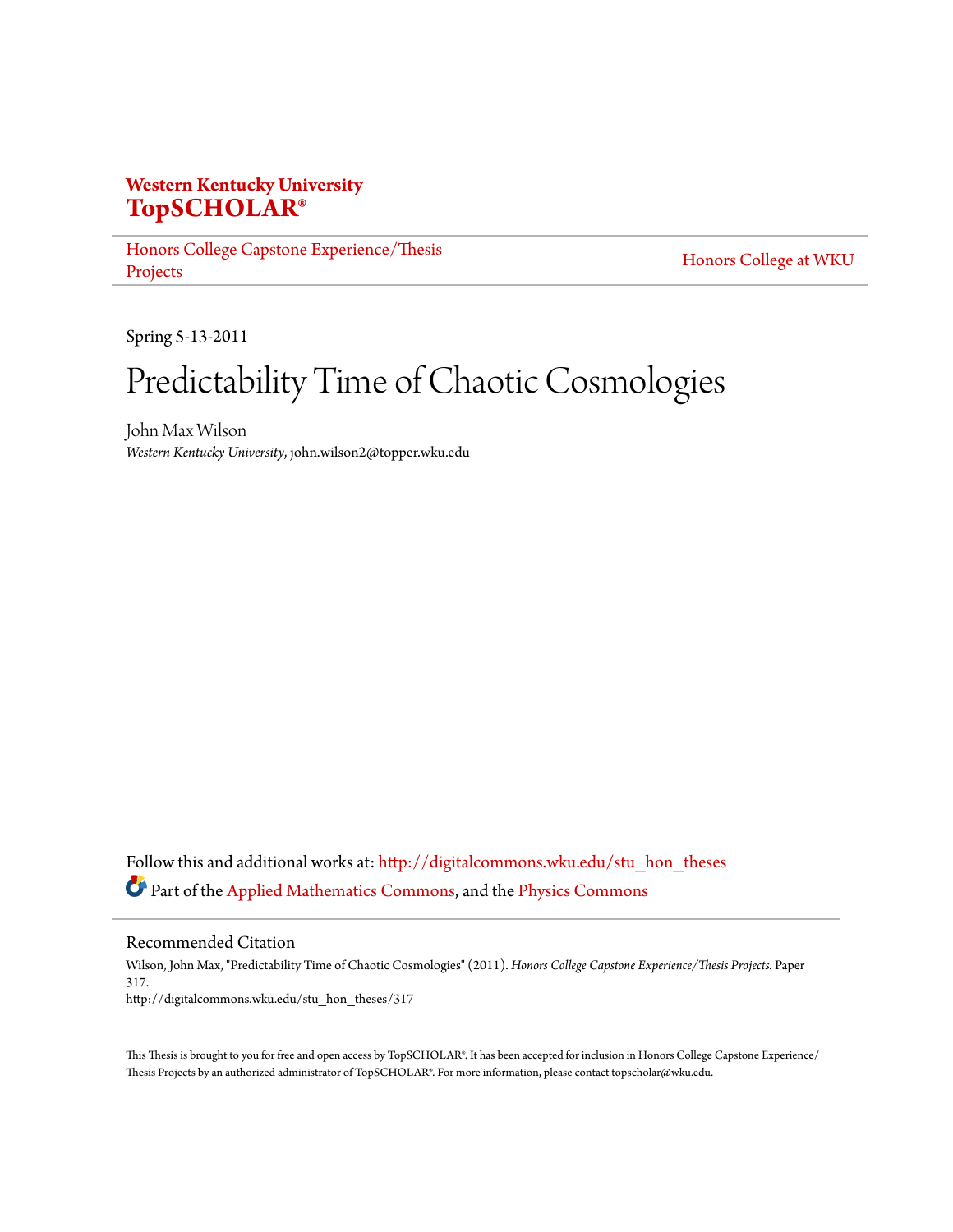### PREDICTABILITY TIME OF CHAOTIC COSMOLOGIES

A Capstone Experience/Thesis Project

## Presented in Partial Fulfillment of the Requirements for

the Degree Bachelor of Science with

Honors College Graduate Distinction at Western Kentucky University

By

John Max Wilson

\*\*\*\*\*

Western Kentucky University

2011

CE/T Committee:

Dr. Keith Andrew, Advisor

Dr. Ivan Novikov

Dr. Clay Motley

Advisor Department of Physics and Astronomy

\_\_\_\_\_\_\_\_\_\_\_\_\_\_\_\_\_\_\_\_\_\_\_\_\_\_\_\_\_\_

Approved by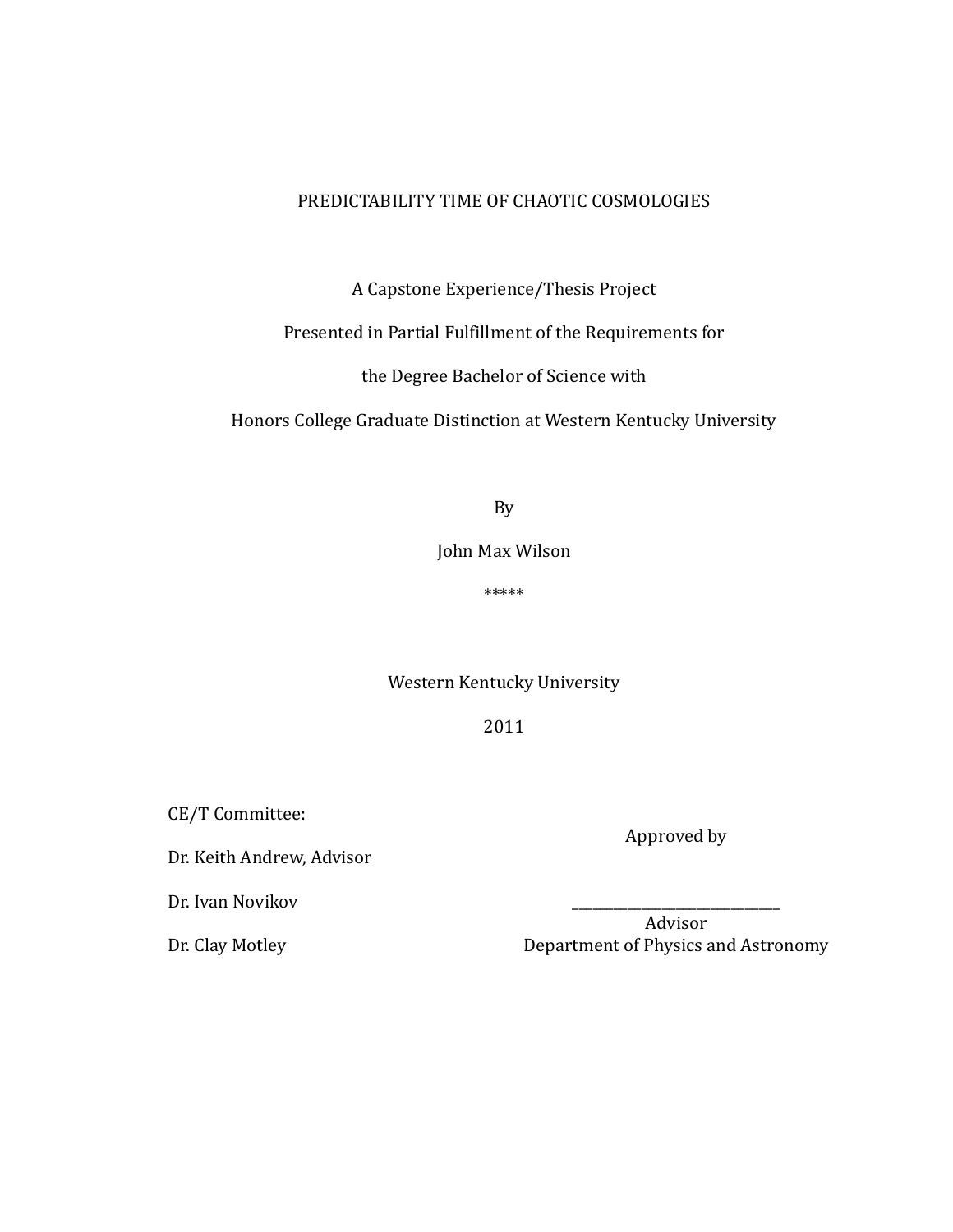Copyright by John Max Wilson 2011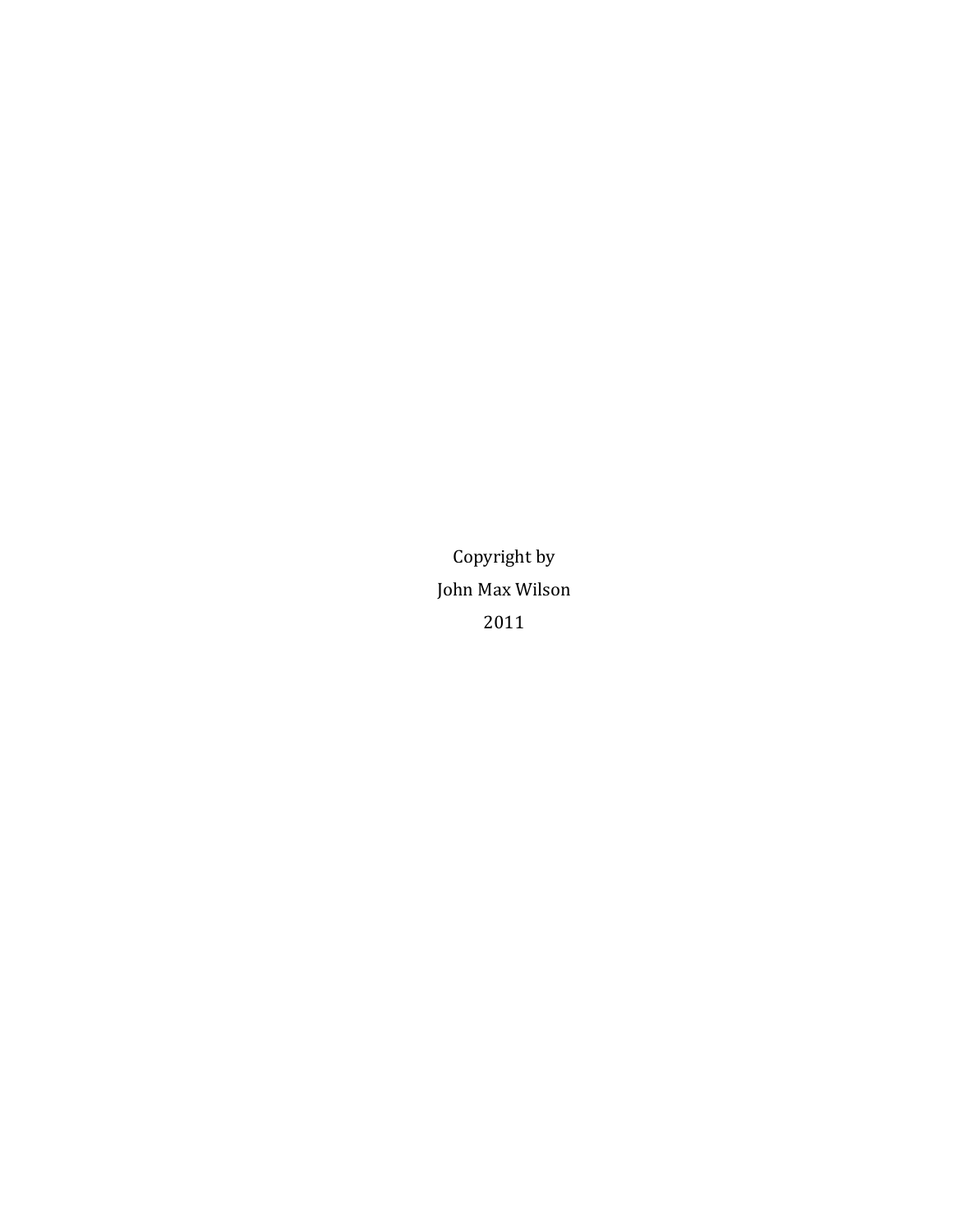#### ABSTRACT

We examine the predictability time scales for a cosmological model from the Einstein field equations coupled to the Klein-Gordon equations for a spin zero scalar field with an interaction potential  $V(\phi)$ . The cosmological equations resulting from this coupling are nonlinear in the scale cosmic parameter and scalar field, thus exhibiting characteristics of chaos. The equations can be linearized in the neighborhood of equilibrium points and then diagonalized to yield its Lyapunov exponents. One e-folding time of the system is then found to estimate the predictability time. This time is compared to the Big Rip time theorized by Yurov, Moruno, and Gonzalez-Diaz. The predictability time of the system in the neighborhood of the critical point chosen is found to be smaller than the Big Rip time.

Keywords: Cosmology, Chaos, Nonlinear Dynamics, Big Rip, Predictability Time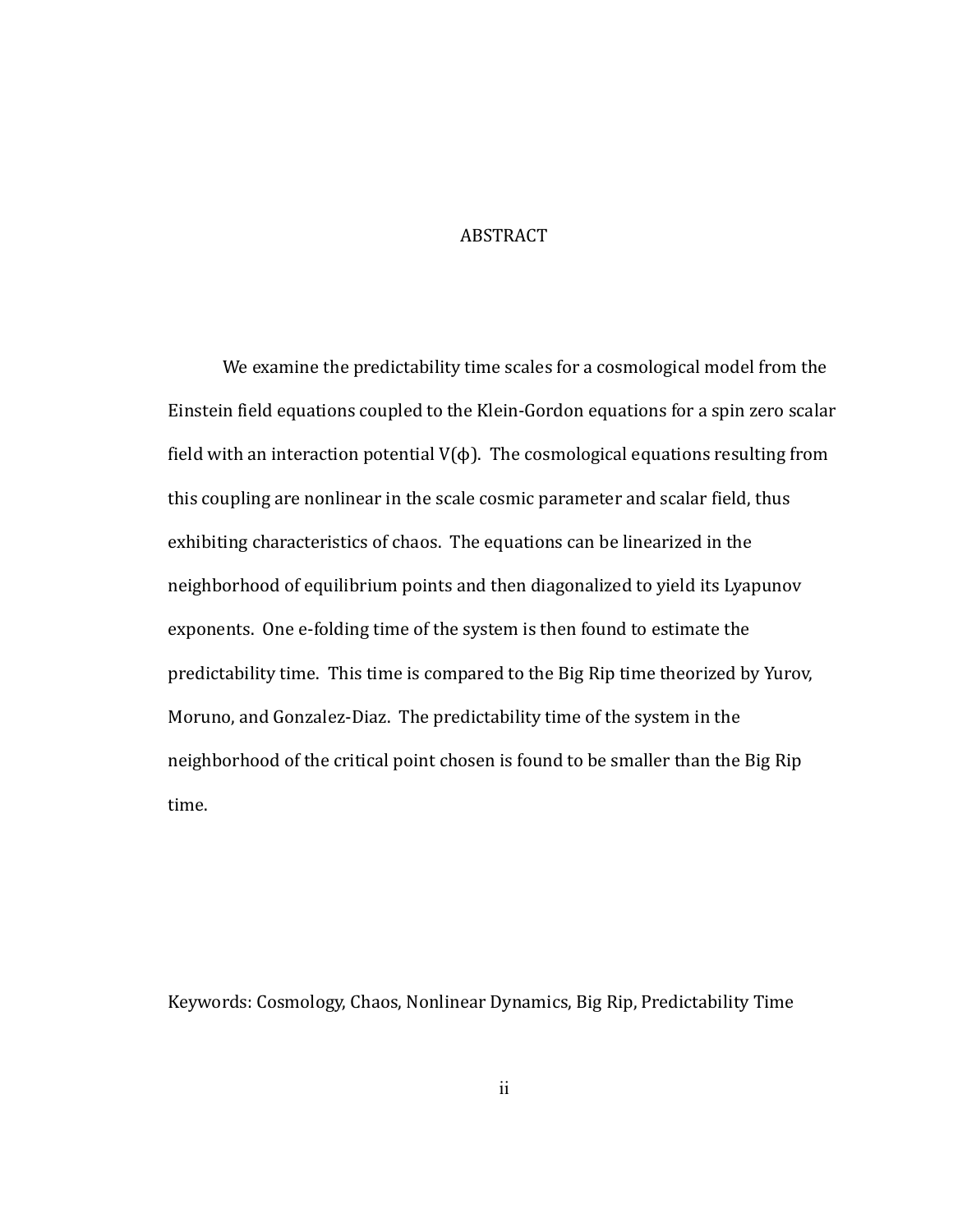Dedicated to my parents and grandparents, who gathered the kindling, and to Sheila Haynes, who struck the spark.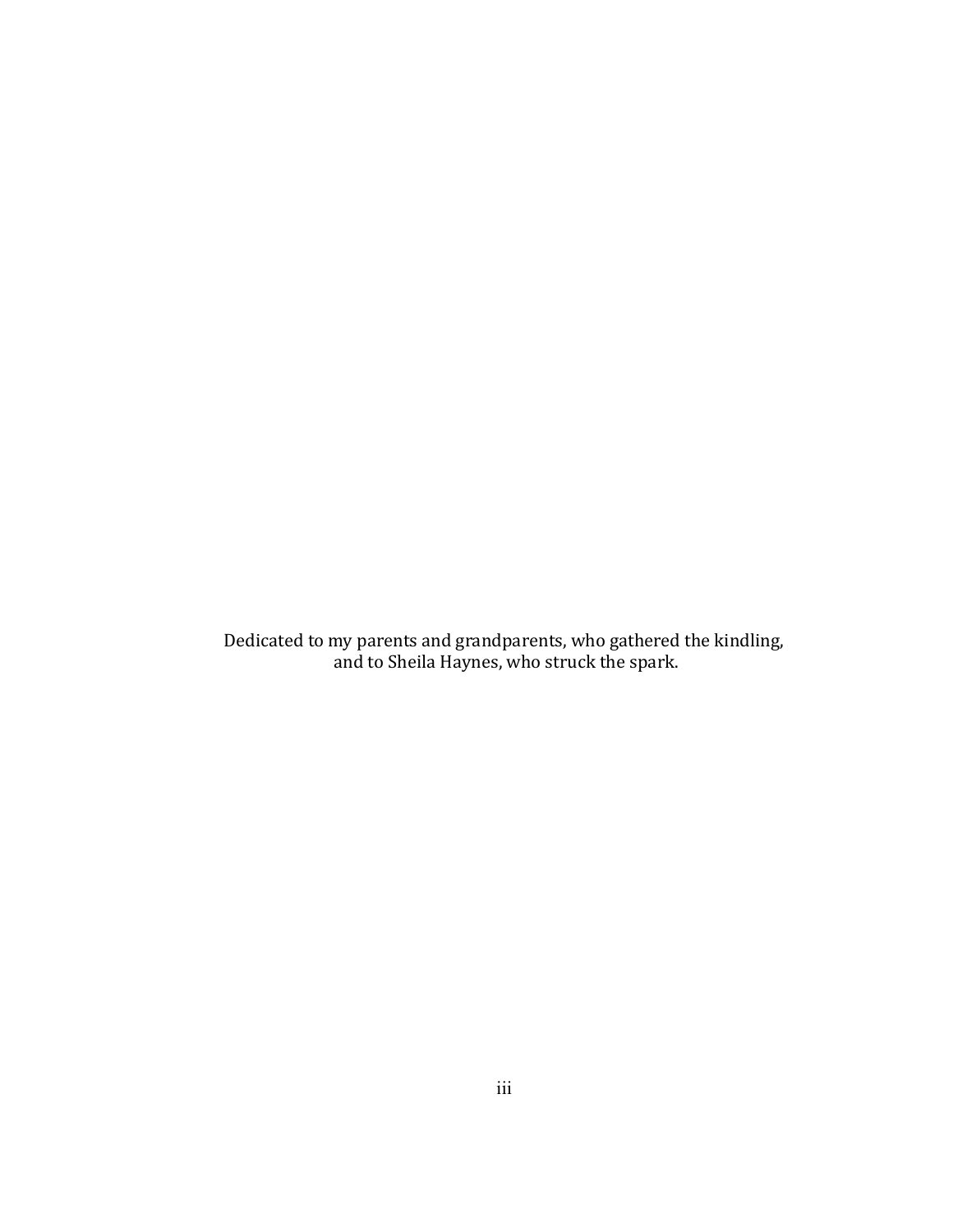#### ACKNOWLEDGMENTS

I, would first like to thank my advisor, Dr. Keith Andrew. He played a large role in, my conversion to a physics major, and not only provided me with a research environment that was incredibly educational and accessible, but also introduced me to the concepts which I eventually developed into this thesis. This paper would not have been possible without him.

I would also like to thank all of the instructors I've had who helped me realize my love of science, physics, and math, and set me in the direction I am going today.

Finally, I would like to acknowledge two organizations that have greatly influenced my undergraduate career: the WKU Honors College, which provided an enriched setting for my education, and the Gatton Academy of Math and Science, which gave me an invaluable launching pad for my scientific aspirations.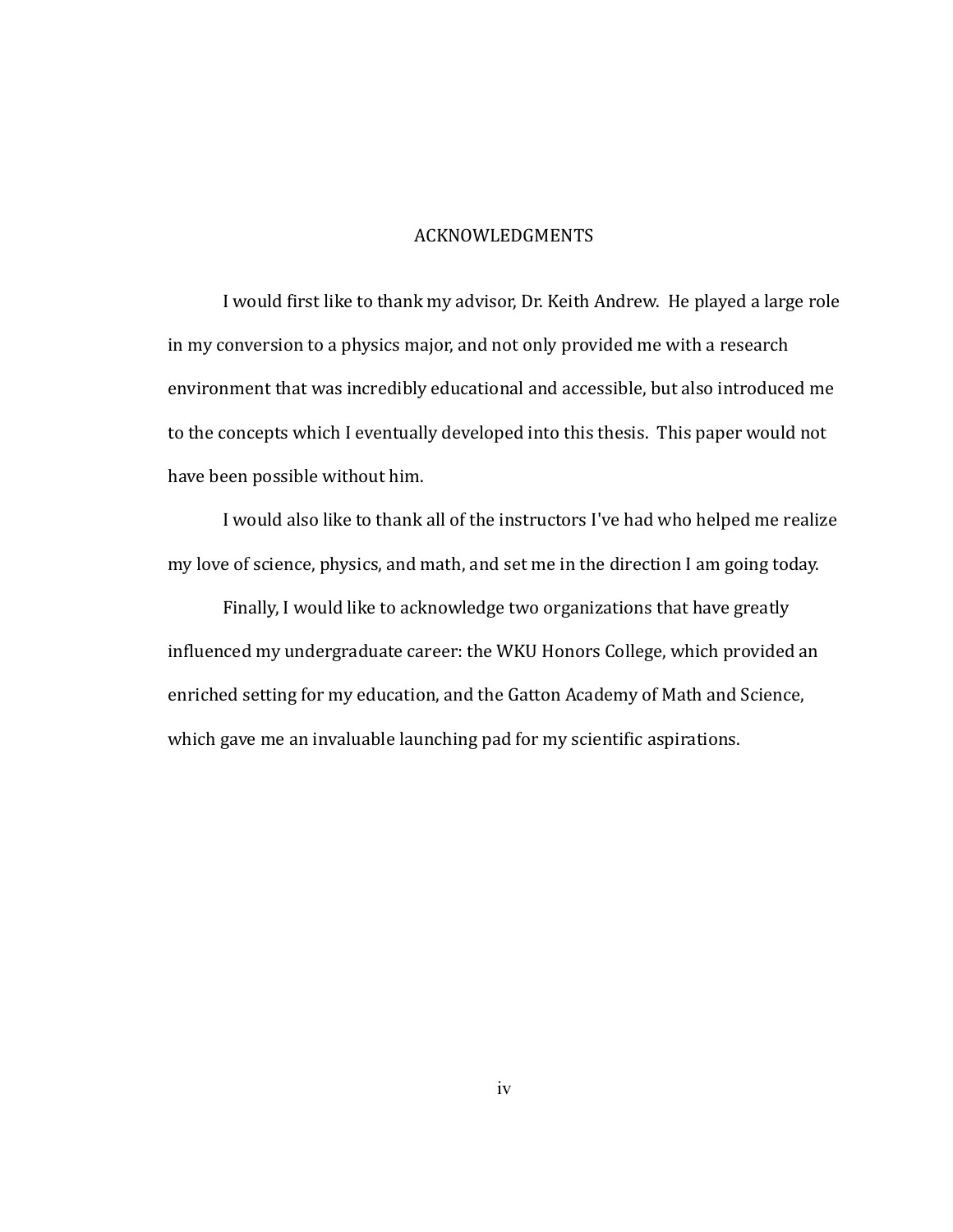## VITA

| Spring 2008Gatton Academy of Mathematics and Science, Bowling Green, KY       |
|-------------------------------------------------------------------------------|
| Fall 2010  Winner, KAS Annual Conference: Student Physics Presentation, 3rd   |
| Spring 2011  Winner, WKU Student Research Conference: Natural Sciences Poster |

## FIELDS OF STUDY

Major Field: Physics

Minor Field: Mathematics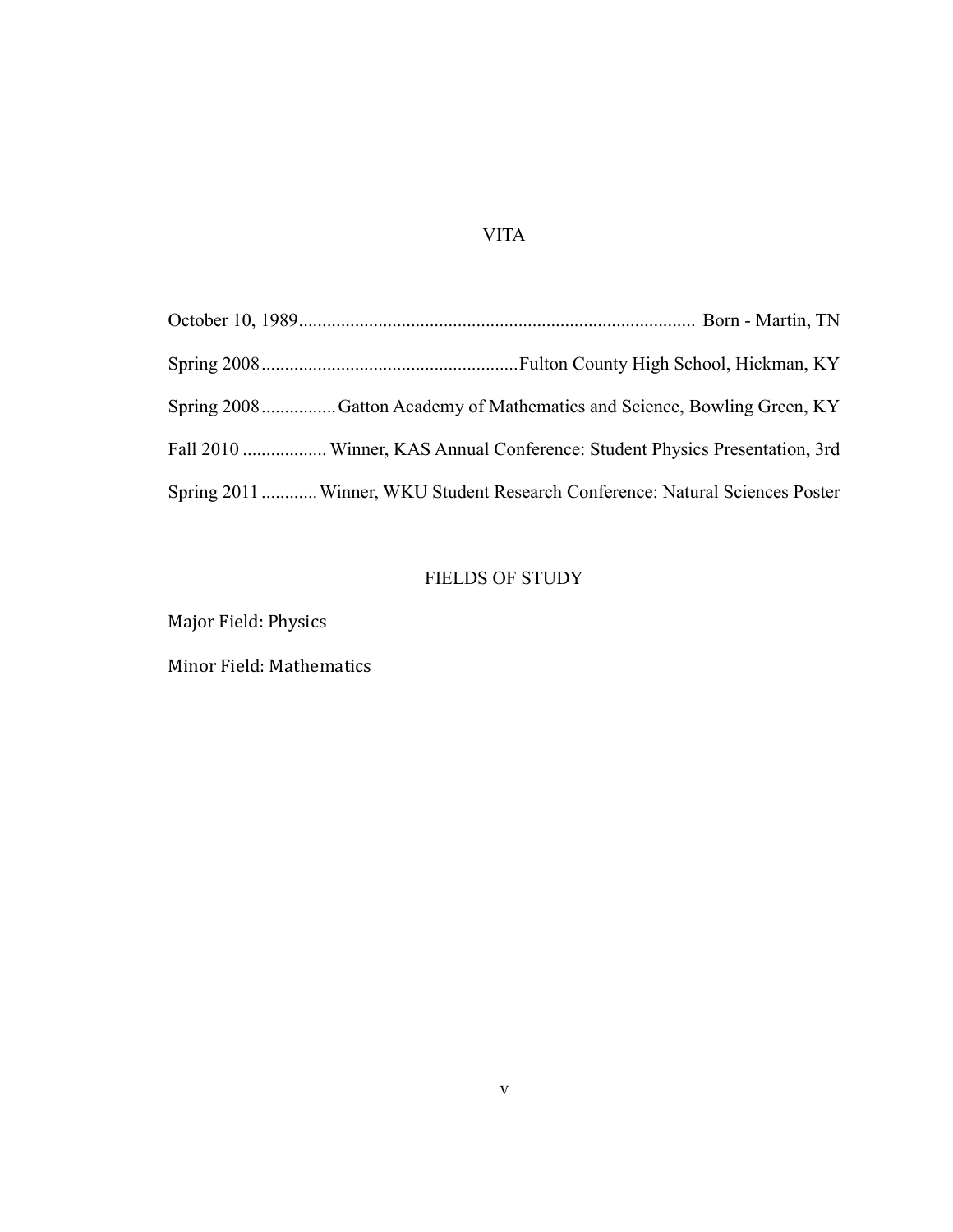# TABLE OF CONTENTS

| Chapters: |  |
|-----------|--|
|           |  |
| 2.        |  |
| 3.        |  |
| 4.        |  |
| 5.        |  |
| 6.        |  |
|           |  |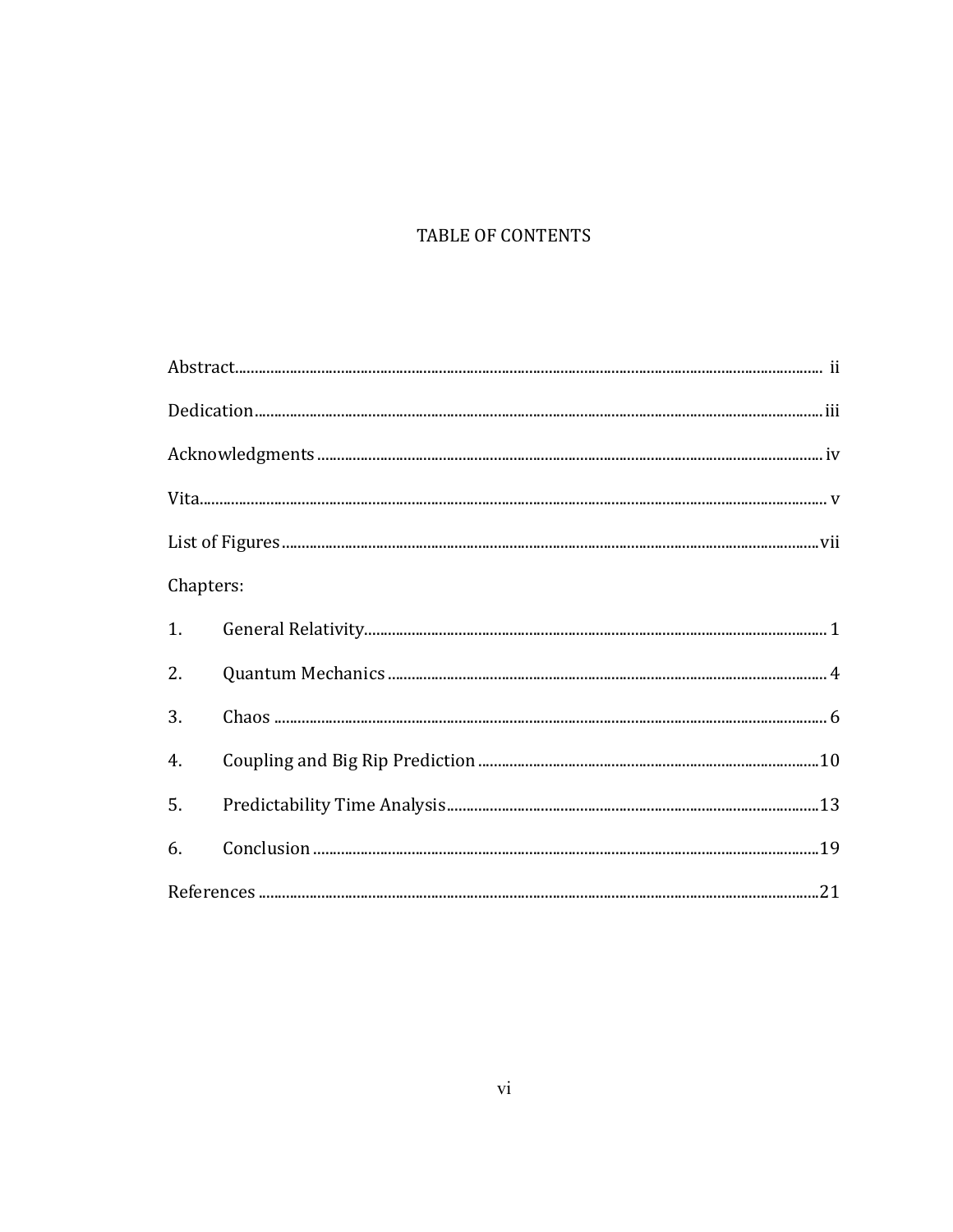## LIST OF FIGURES

| <b>Figure</b> |  | Page |  |
|---------------|--|------|--|
|               |  |      |  |
|               |  |      |  |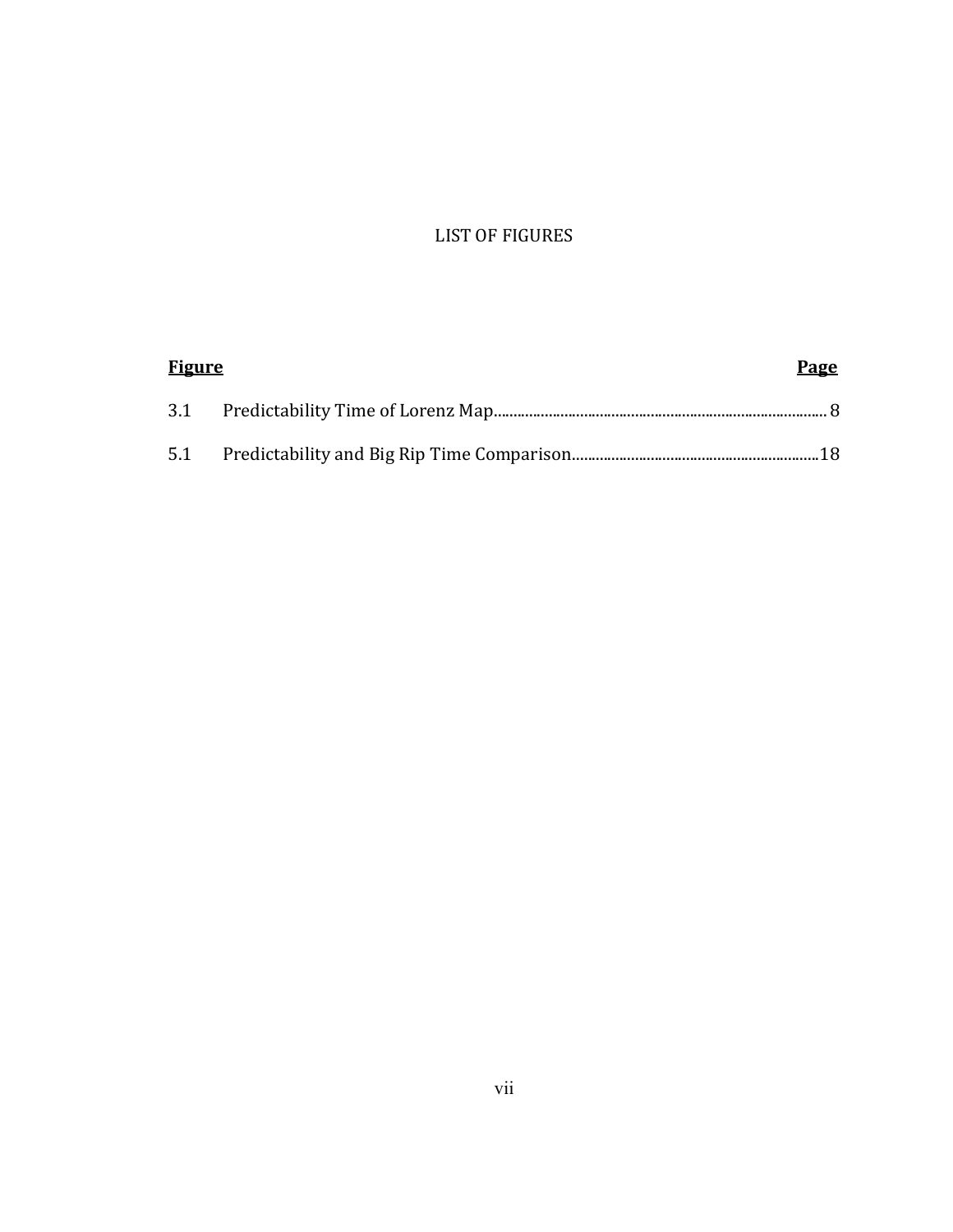#### CHAPTER<sub>1</sub>

#### GENERAL RELATIVITY

In,1905, Albert Einstein, began, considering, how, the laws of physics would change if, as Galileo had postulated, there were no absolute reference frames  $1$ . That is, if there was no such thing as being absolutely at rest, there is only motion relative to other bodies. Einstein began with the notion that, because the speed of light was a, physical, constant, light must appear to be moving at the same speed no matter how fast the observer is moving. From this concept grew the theory of special relativity, which describes phenomenon such as time dilation, length contraction, and relative simultaneity. It also presents the famous relation between mass and energy,  $E=mc^2$ . All of this is accomplished by considering the universe to have four spatial dimensions: the three we are familiar with and one of time.

Special relativity has the weakness of (and derives its name from) only working in special inertial reference frames. This means that special relativity does not accurately describe, scenarios, in which reference frames are accelerating. Einstein then set out to generalize his theory for all reference frames. He made his first step when he considered relativity in the context of a gravitational field.

Because sitting at rest in a gravitational field is locally identical to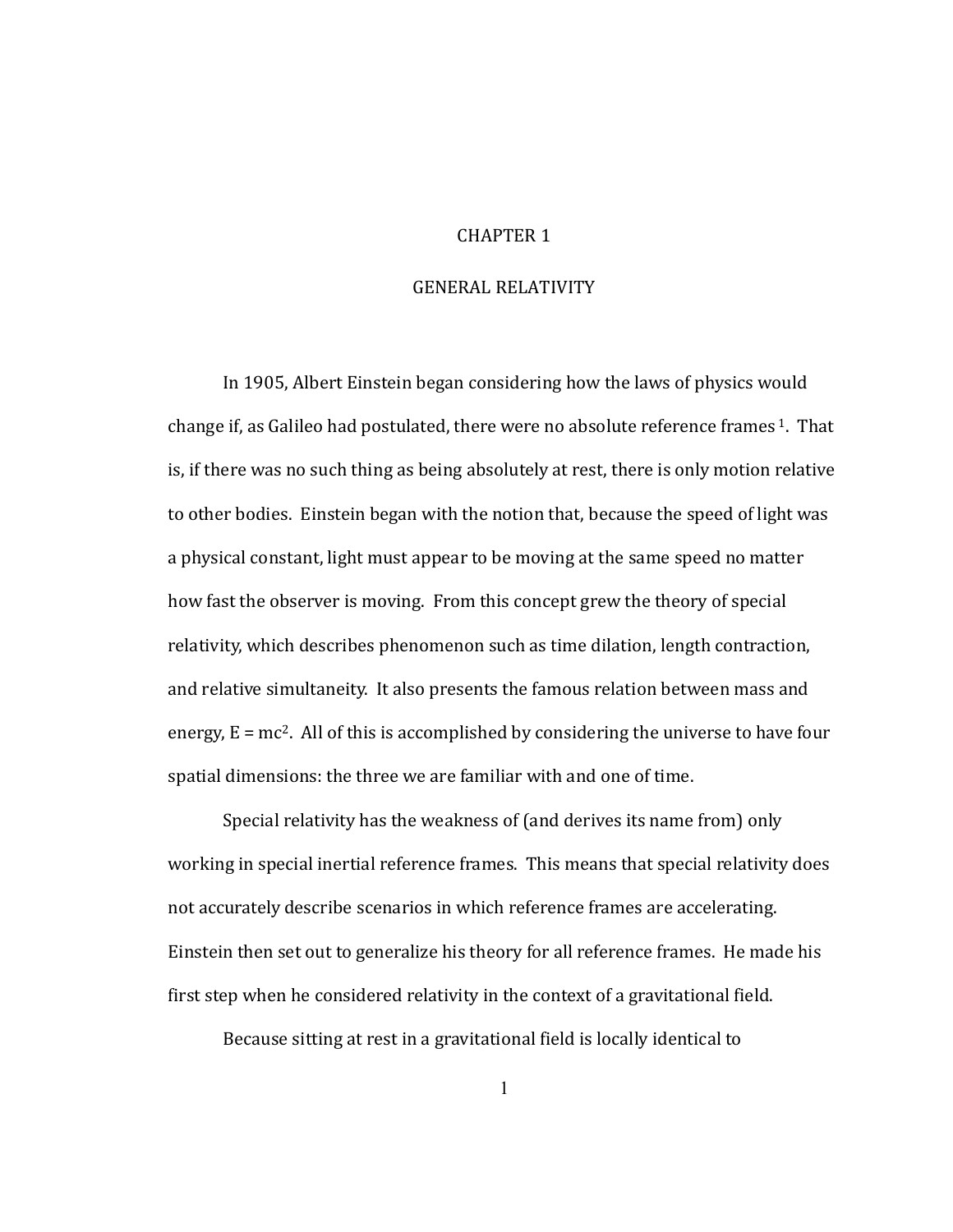acceleration in empty space, a free falling observer, though accelerating, would be experiencing special relativistic effects. This means that being in the presence of a massive body produces similar effects as moving through spacetime. From this observation, it was derived that bodies with mass distort and warp spacetime.

Imagine, the Pythagorean Theorem, which describes the distance between two points in flat Cartesian coordinates,  $x^2 + y^2 = d^2$ . Each of these terms has a coefficient of 1, but it is easy to imagine other coefficients, even variable coefficients, such as  $\sin(x)$  x<sup>2</sup> + x y<sup>2</sup> = d<sup>2</sup>. This means the distance between two points depends on where those points are located, thus describing a curved space. Though variable coefficients in the distance equation had been extensively explored by Riemann, Einstein's breakthrough was realizing that this curved distance was to be analyzed in the context of a 4 dimensional spacetime, and that the coefficients depended on the mass and energy present. Thus, mass and energy curve space and time. The final set of equations that Einstein published, the Einstein Field Equations, was  $1$ :

$$
R_{\mu\nu} - \frac{1}{2} R g_{\mu\nu} + A g_{\mu\nu} = \frac{8\pi G}{c^4} T_{\mu\nu}
$$
 (1)

where  $R_{\mu\nu}$  the Ricci curvature tensor, *R* the scalar curvature, and  $g_{\mu\nu}$  the metric tensor (all of which are measures of the curvature of space), *A* is the cosmological constant, G is Newton's classical gravitational constant, c the speed of light, and  $T_{\mu\nu}$  is the stress-energy tensor (a description of the mass and energy present). Each term is a 4x4 matrix, and so this formula represents 16 equations. Because some of these are not independent, and after being restricted to 4 spacetime dimensions, this reduces to 10 equations. Further simplifications can be made if it is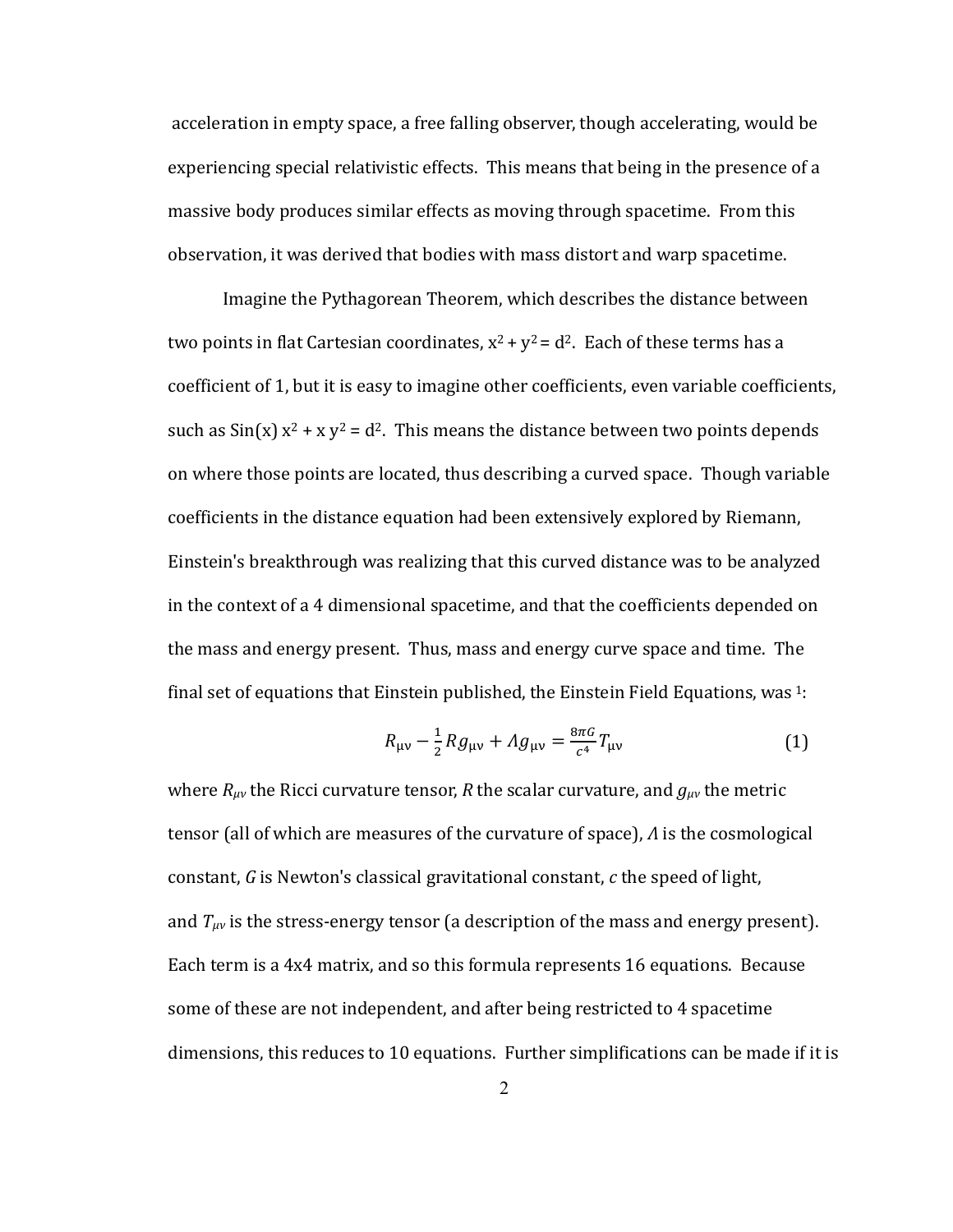assumed that the universe is both homogeneous (uniformly distributed contents) and isotropic (the same in all directions). This allows the 4 dimensional tensor equation to be presented as

$$
\frac{8\pi}{3m_p^2}(V(\phi) + \frac{1}{2}(\dot{\phi})^2) = \left(\frac{\dot{a}}{a}\right)^2\tag{2}
$$

where *a* is the scale factor (the "size" of the universe),  $m_p$  is the Planck mass,  $\phi$  is the scalar matter field, and *V* is the interaction potential for this field. The term  $\frac{\dot{a}}{a}$  $\frac{a}{a}$  can also,be, written, as *H*, the Hubble constant. This equation leaves, the source of this distortion, the matter field  $\phi$ , up for substitution.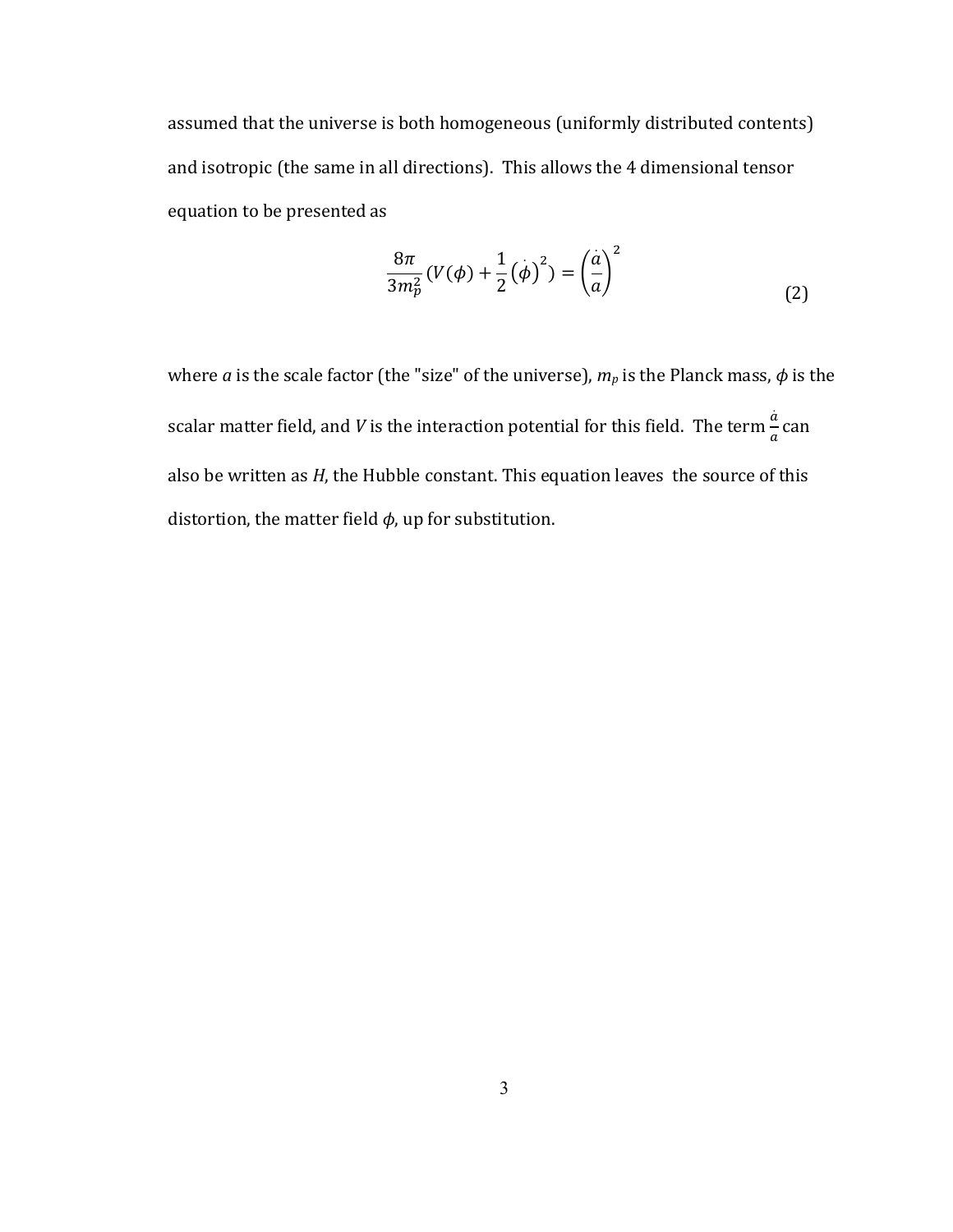#### CHAPTER 2

#### QUANTUM MECHANICS

In,1913, there was mounting experimental data that described the atom as being nuclear and having discrete energy states. All of these observations, however, were unexplained by classical mechanics. Niels Bohr combined several observations and theories into a single description of the atom  $2$ . He combined the nuclear model from,Rutherford's gold, foil experiments with Planck and Einstein's quantized energy hypothesis. In Bohr's atom, electrons could only orbit at fixed intervals of angular momentum that are an integer multiple of  $\hbar$ , or Planck's constant, h, divided by  $2\pi$ . This model almost predicted the correct emission spectrum of hydrogen, but it did not take relativistic effects into account, and did not hold for more complex atoms.

It was Erwin Schrödinger who made further progress. He was following up on de Broglie's formula for the wavelength of any particle,  $h = \lambda p$ , where  $\lambda$  is the wavelength of the particle, and p is the particle's momentum. Schrödinger was trying to describe the wave function of electrons and its relation to their energy. He finally developed his time-dependent equation  $2$ :

$$
E\Psi = -\frac{\hbar^2}{2m}\nabla^2\Psi(x,t) + V(x)\Psi(x,t) \tag{3}
$$

where  $E$  is the total energy of the particle,  $m$  is the particle's mass,  $V$  is the potential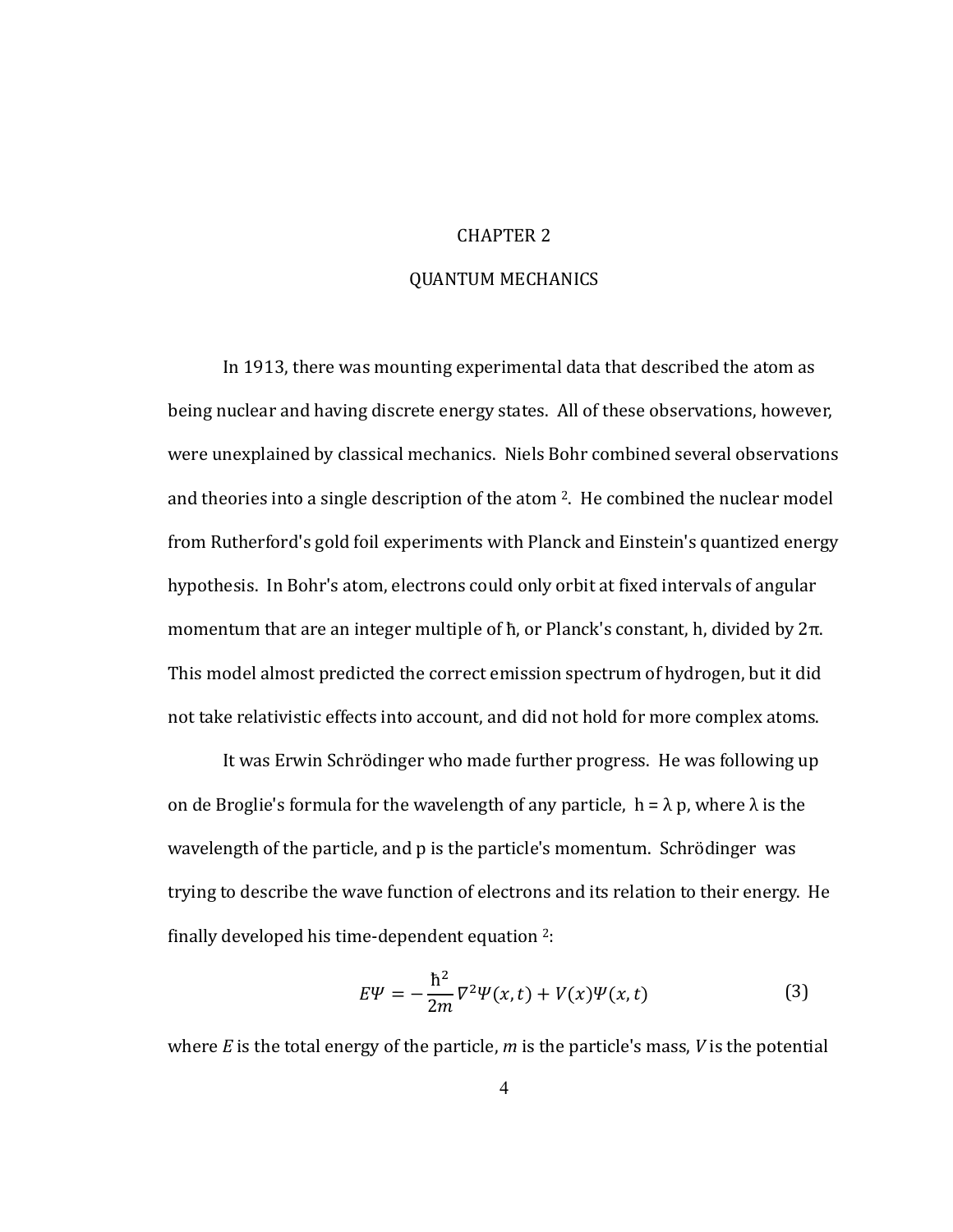acting on the particle, and  $\Psi$  is the wave function. This successfully recreated the energy, levels predicted by Bohr's model, but suffered the same problems of being nonrelativistic. In an attempt to create a relativistic wave equation, Schrödinger substituted the relativistic mass-energy relation,  $E^2 = m^4c^4 + p^2c^2$ , into his equation, to give the following  $2$ :

$$
\nabla^2 \Psi - \frac{1}{c^2} \ddot{\Psi} = \frac{m^2 c^2}{\hbar^2} \Psi \tag{4}
$$

Unfortunately, this contradicted a relativistic modification to the Bohr model, and so Schrödinger discarded this equation. Oscar Klein and Walter Gordon also derived this equation, from which it gains its name, but again found problems in describing electrons. The problem that Klein, Gordon, and Schrödinger all ran into was that the electron is a spin-1/2 particle, while the Klein-Gordon equation describes spin-0 particles.

This version of the equation describes individual particles' waves. If a field is treated in the same manner as the particle, the result is the second quantized Klein-Gordon equation describing the quantum field  $\phi$ :

$$
\ddot{\phi} + 3H\dot{\phi} + \Lambda = -V'(\phi) \tag{5}
$$

This equation can be used to describe a scalar field  $\phi$  made of spin-0 quanta.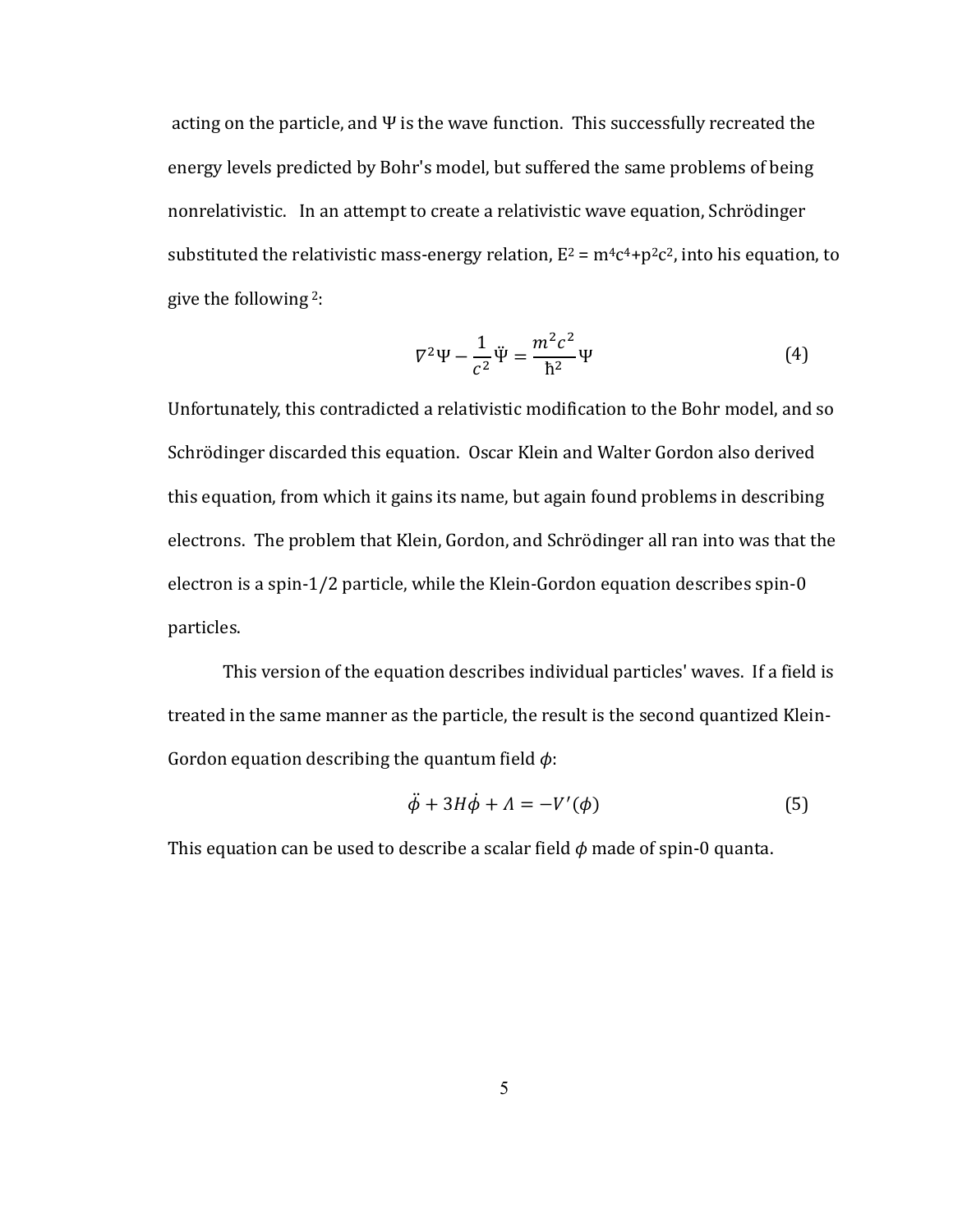#### **CHAPTER 3**

#### **CHAOS**

Chaos, in a mathematical context, refers to the unpredictability of a deterministic system<sup>3</sup>. The criteria for a system to be deemed chaotic are complex, but this category essentially refers to a sensitive dependence on initial conditions. For example, a chaotic model might yield wildly different predictions due to any error in initial measurements. Chaotic solutions do not incorporate randomness. These solutions are deterministic -- given initial data, they yield reproducible results. However, the fact that any error can result in drastically different outcomes means that useful predictions (beyond a certain time scale) are practically impossible.

The "sensitive dependence on initial conditions" exhibited by chaotic systems manifests in the divergence of close phase space trajectories. In order to see how these systems compare with non-chaotic systems, let us define  $\Delta(0)$  to be the distance between two phase space trajectories that are arbitrarily close together, or

$$
\Delta(0) = y(x + \varepsilon, t = 0) - y(x, t = 0)
$$
 (6)

for  $\varepsilon$  that is arbitrarily small. As the trajectories develop, that is, as  $t \rightarrow \infty$ , there are three possible scenarios. The first is if the two trajectories do not grow apart, or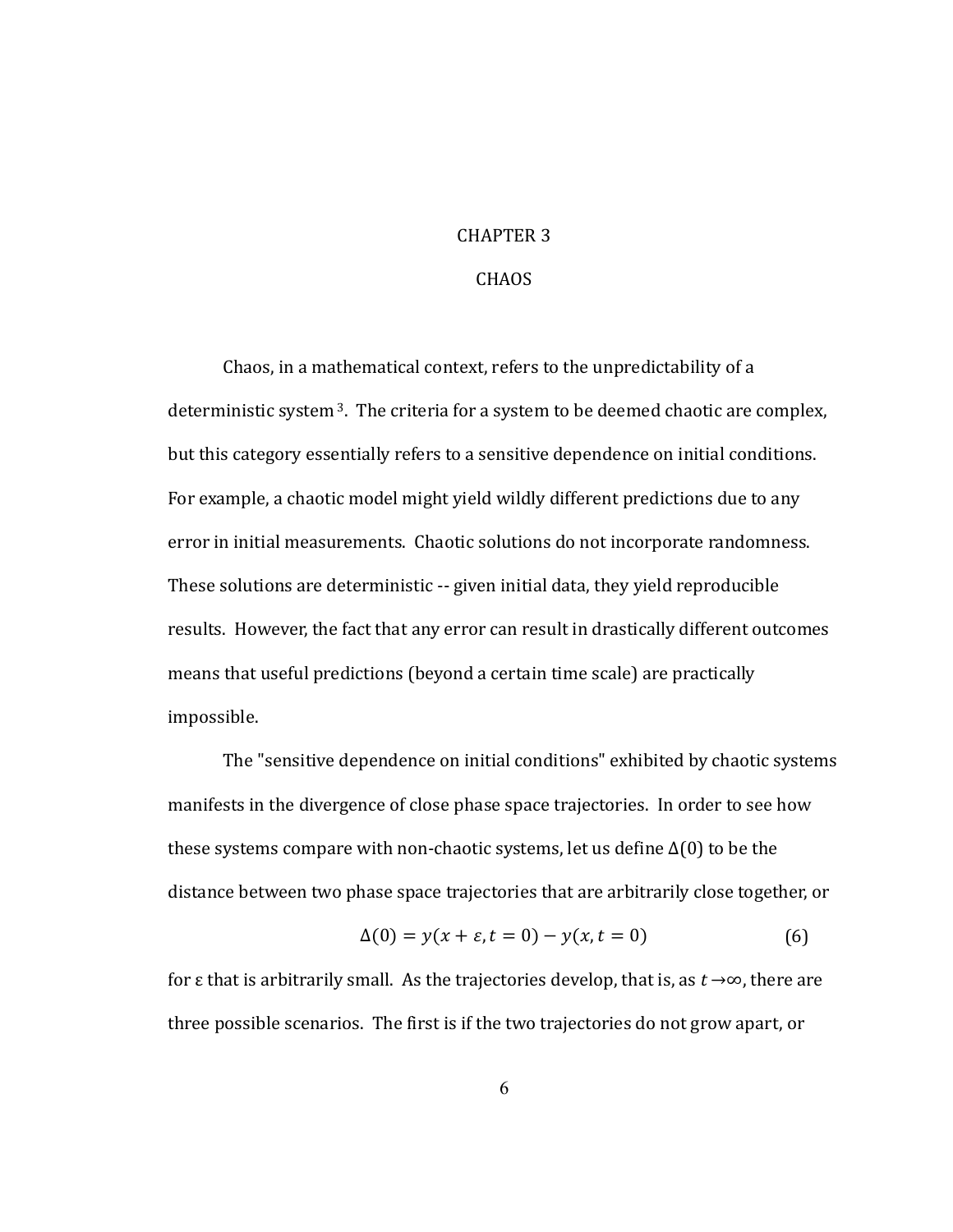even get closer together, which is to say

$$
|\Delta(t)| \le |\Delta(0)|\tag{7}
$$

This system is both deterministic and predictable. No matter the error in initial conditions, there will be an equivalent (or lower) error in the prediction.

The next scenario is one in which the trajectories separate at a rate which is defined by a polynomial, or

$$
|\Delta(t)| = |\Delta(0)| * bt^n \tag{8}
$$

for constants b and n, with  $n \geq 1$ . Because the error of predictions made from these equations grows with time, they are only weakly predictable, but they are still capable of generating useful predictions.

The final possibility is that of a chaotic system, in which arbitrarily close initial conditions separate from each other exponentially:

$$
|\Delta(t)| = |\Delta(0)| * e^{\lambda t} \tag{9}
$$

Because of this qualitatively different speed of separation, we say that even though these systems are deterministic, they are not predictable. Here  $\lambda$  represents the Lyapunov exponent, which is a measure of how fast the trajectories separate and thus how badly chaotic the system is 3.

Because chaotic systems are less and less useful the farther out they are used to make a prediction, every chaotic system has a time scale on which it can be used for predictions. This time is known as the system's predictability time, t<sub>pred</sub>. After this predictability time, the error in the prediction causes any information about initial conditions to be lost, and thus predictions beyond this point are useless.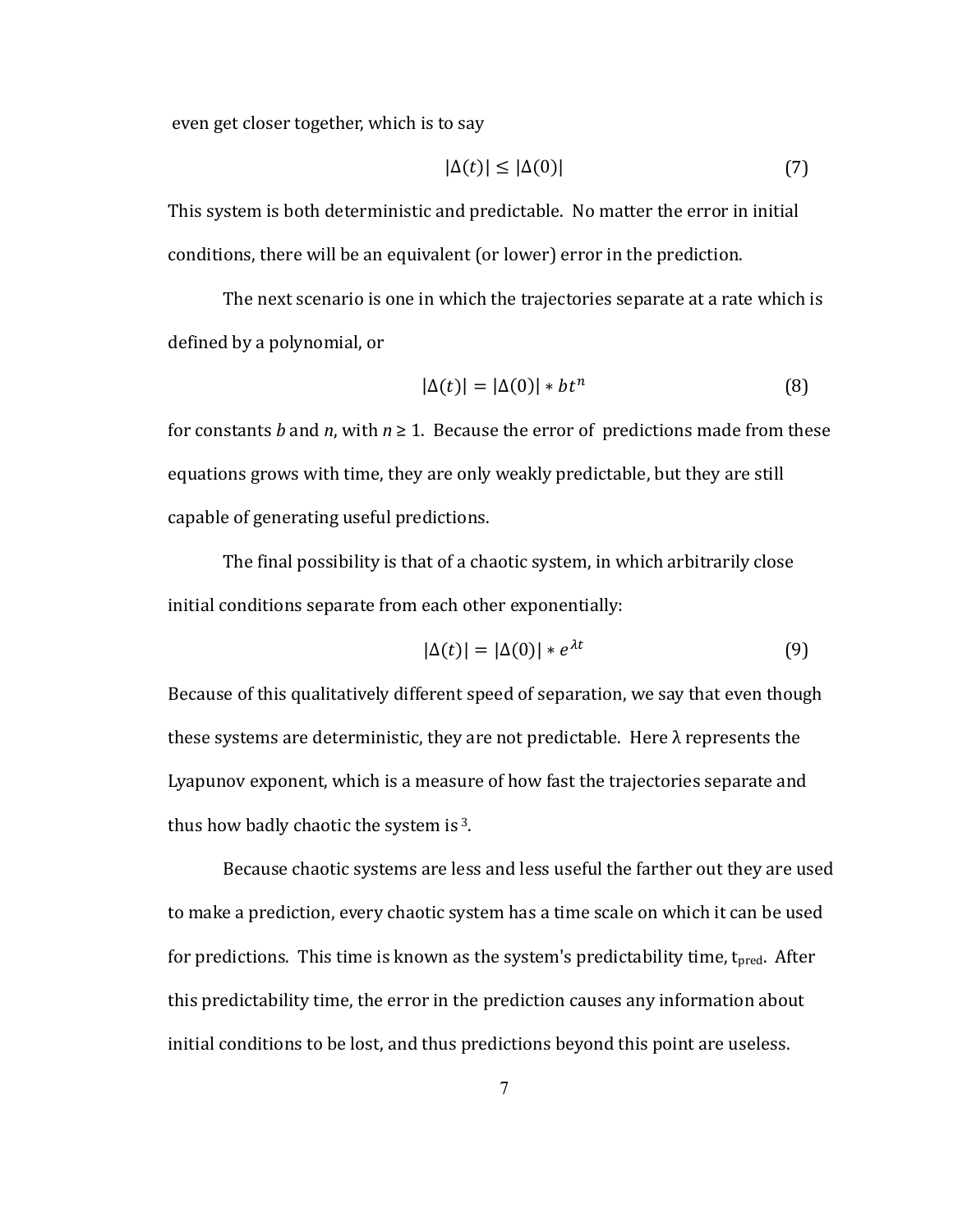The Lorenz model, originally used to model weather patterns, is a system that is known to be chaotic, but is simple enough to have been solved, and is therefore a useful tool for demonstrating the effects of chaos. The Lorenz equations are:

$$
\begin{aligned}\n\dot{x} &= \sigma(y - x) \\
\dot{y} &= x(\rho - z) - y \\
\dot{z} &= xy - \beta z\n\end{aligned} \tag{10}
$$

where  $\sigma$ ,  $\rho$ , and  $\beta$  are constant. I arbitrarily set  $\sigma$  = -3,  $\rho$  = 26.5, and  $\beta$  = 1, and used Mathematica to solve these equations for two sets of initial conditions  $\Delta x = 0.01$  apart using the command NDSolve. I then parametrically plotted the two trajectories using ParametricPlot3D and Manipulate. Figure 3.1 demonstrates the exponential divergence of very close initial conditions and the manifestation of a predictability time.



Figure 3.1 - Predictability Time of Lorenz Map

8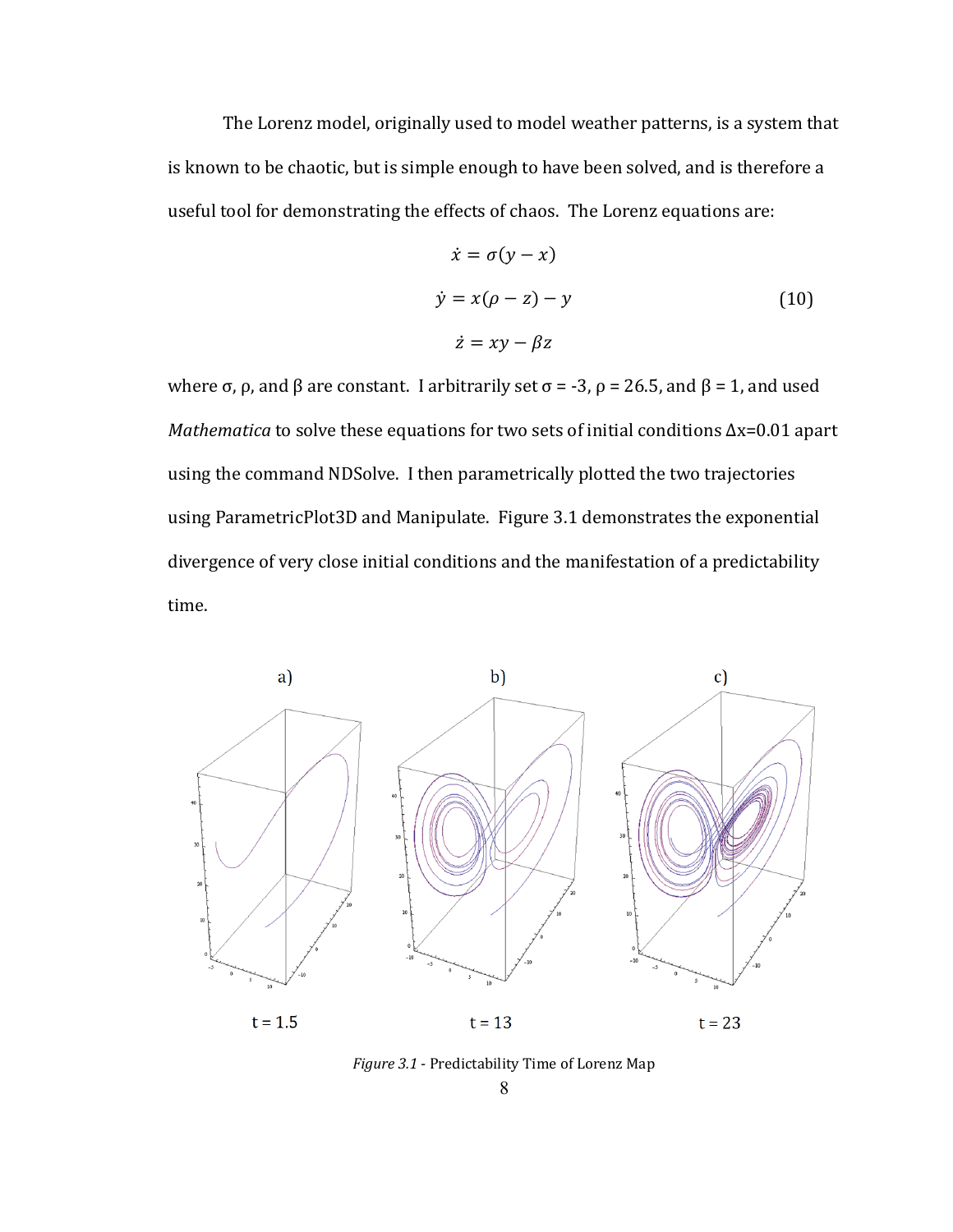In image a), two trajectories, blue and purple, with  $\Delta(0) = 0.01$  are started. In image  $\mathbf b$ ), the trajectories can be seen separating slightly, and in image  $\mathbf c$ ), the two trajectories visibly separate quickly. It is roughly this point in time, when the trajectories head towards different attractors in the phase space, that represents the predictability time of the system.

A common approximation of the predictability time of a system is one efolding time, or the time it takes for the separation between paths to increase by a factor of e. This is found by inverting the Lyapunov exponent of the system:

$$
t_{\text{pred}} = \frac{1}{\lambda} \tag{11}
$$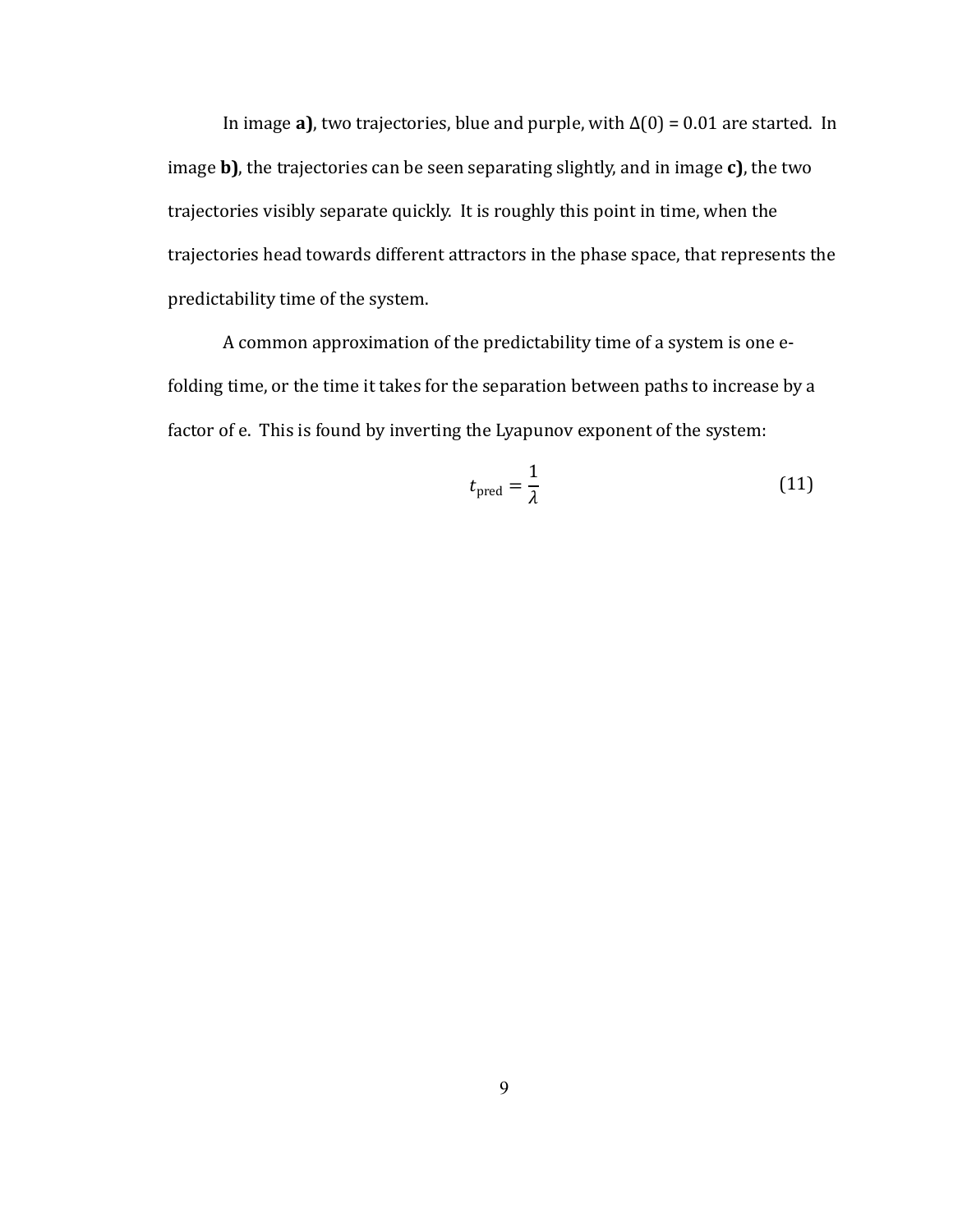#### CHAPTER 4

#### COUPLING,AND,BIG RIP PREDICTION

Andrei Linde, at Stanford University, used both the reduced general relativity equation and the Klein-Gordon equation to create a model for the behavior of the Universe<sup>4</sup>. He coupled the equations, using the Klein-Gordon equation to describe the matter field within the fabric of spacetime as described by Einstein. After coupling the equations, Linde obtained the following cosmological model:

$$
b\ddot{a} + \frac{b(\ddot{a}^2 + 1)}{2a} + \frac{a\dot{\phi}}{8} - \frac{aV(\phi)}{4} = 0
$$
 (12)

$$
\ddot{\phi} + \frac{3\dot{\phi}\dot{a}}{a} + V'(\phi) = 0
$$
\n(13)

Here  $b = m_p^2/16π$ .

The pressure and density of the Universe behave according to an equation of state similar to that which governs an ideal gas. Imagine the Ideal Gas Law:

$$
pV = nRT \tag{14}
$$

where *p* is pressure, V is volume, n is the number of moles of gas, R is the ideal gas constant, and T is the temperature. This can be rewritten as: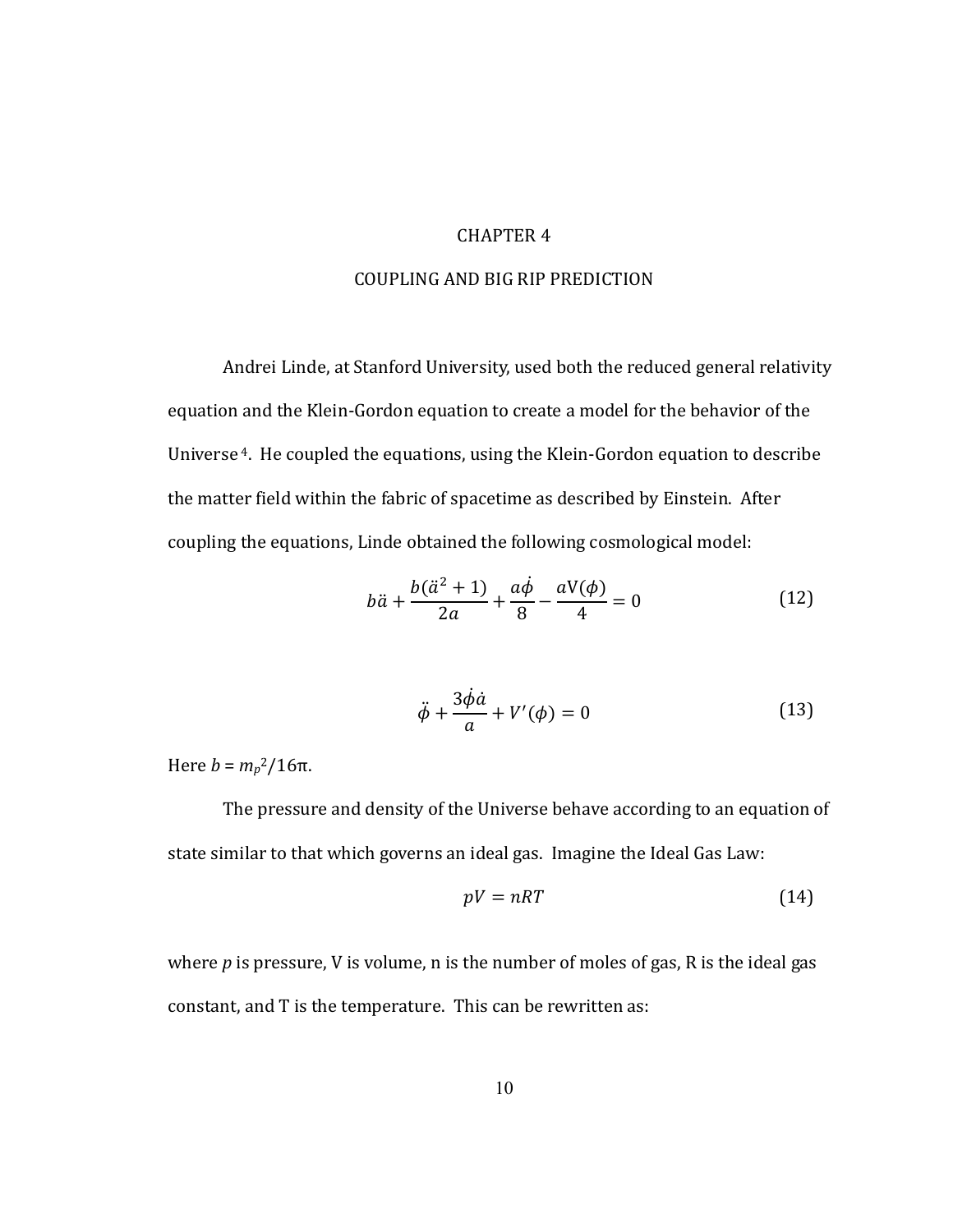$$
p = \frac{nRT}{V} \tag{15}
$$

n/V, moles per cubic meter, is the density of the gas. Assuming the temperature remains constant, this can be rewritten as

$$
p = w\rho \tag{16}
$$

where  $w = RT$  and  $\rho$  is the density.

In a cosmological context, this w constant describes the proportionality between the expansive force and the energy density of the Universe. For  $w = 1/3$ , we say that the Universe is filled with radiation and ultra-relativistic matter. For  $w = 0$ , a nonrelativistic dust fills the universe. Observation of the redshifts of supernovae (indicating expansion) places the value of w very close to -1<sup>5</sup>. If  $w = -1$ , we get the equation of state for dark energy, which causes the universe to expand exponentially. If this value is at all below -1 it gives the equation of state for phantom energy, and a Big Rip scenario occurs. The Big Rip refers to a time when the scale factor a of the universe goes to infinity in a finite time. The fabric of spacetime fractalizes, breaking apart at the subatomic level.

Later, Yurov, Moruno, and Gonzalez-Diaz analyzed Linde's cosmology<sup>6</sup>. Using a custom potential function  $V(\phi)$ , they determined when the Big Rip would occur. The potential used in the Yurov et. al. analysis was

$$
V(\phi) = \frac{1}{2} (|w| + 1)c^2 e^{-3i(\phi - \phi_0)\sqrt{|w| - 1}}
$$
 (17)

where c does not equal the speed of light, but is a constant of value

$$
c = \frac{6a_0^{-\frac{3}{2}(w-1)}(1 + a_0^{-3w}H(w-1) + w)}{w-1}
$$
 (18)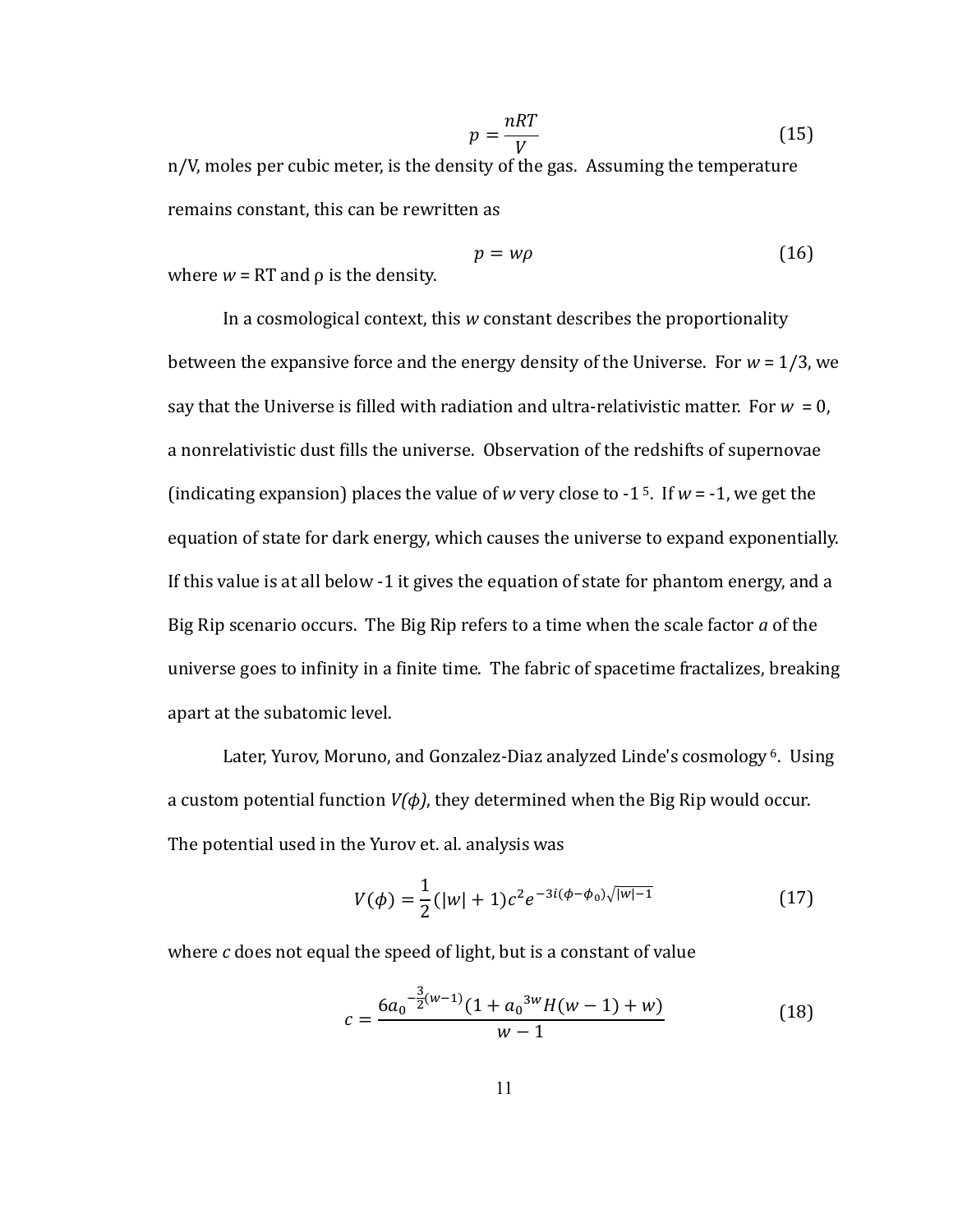The Big Rip time derived by Yurov et. al. was

$$
t_{\rm rip} = t_0 + \frac{w - 1}{9(1 + a_0^{3w}H(w - 1) + w)(|w| - 1)}
$$
(19)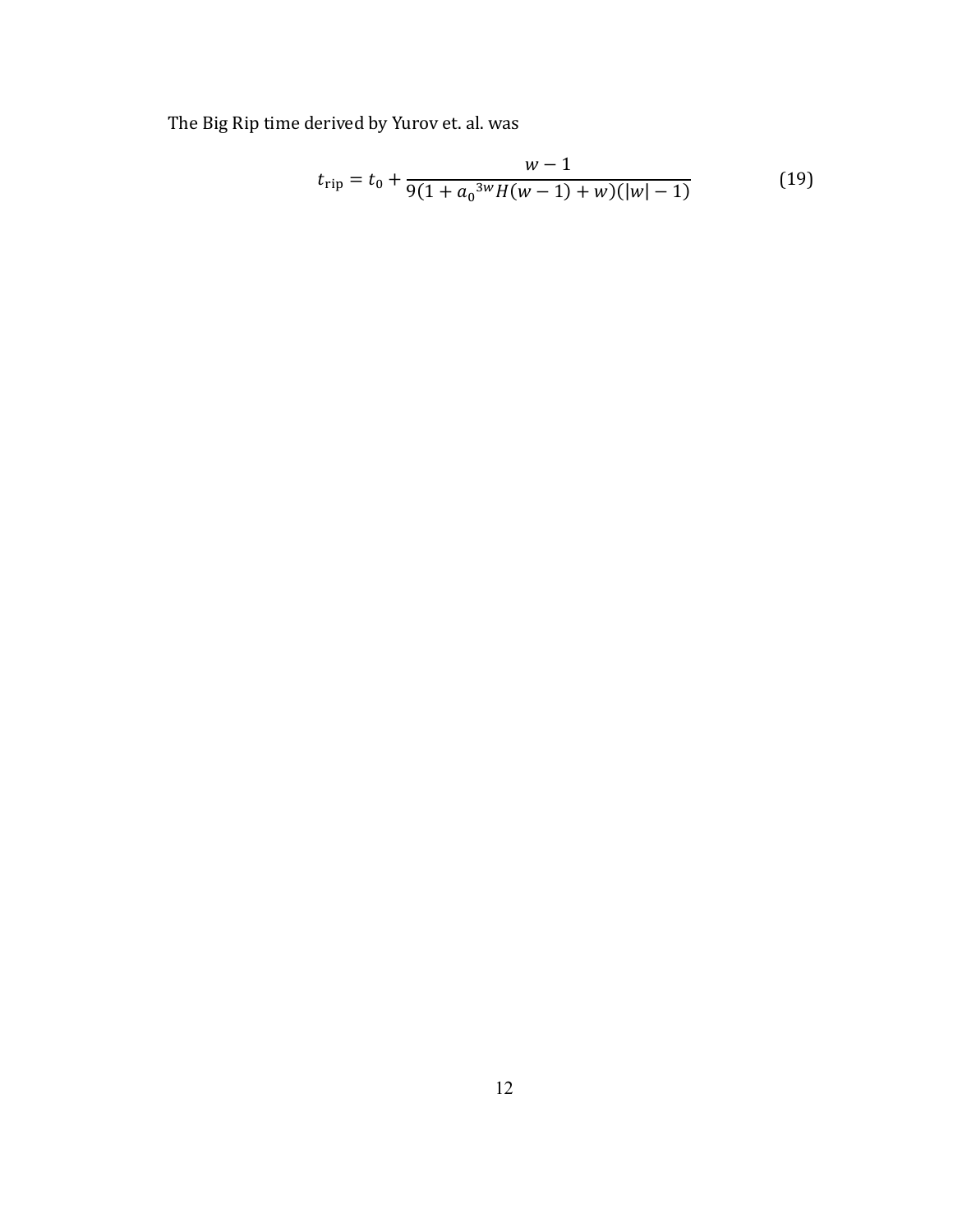#### **CHAPTER 5**

#### PREDICTABILITY TIME ANALYSIS

The Linde cosmology is badly nonlinear, and attempts to solve it both analytically and numerically are unsuccessful. These traits suggest that this is a chaotic system. As with any chaotic system, an associated predictability time would exist. Because Yurov et. al. used the Linde cosmology to make a prediction about the Big Rip time of this model, the question must be asked: does this Big Rip prediction fall within the predictability time of the model?

Because the system is nonlinear and cannot be solved directly, it must be linearized before it can be analyzed. This is accomplished by taking the linear terms of a Taylor series expansion of the equations near critical points of the system. The Taylor series of a function f is:

$$
f(x) = \sum_{n=0}^{\infty} \frac{\partial^n f(x_0)}{\partial x^n} \frac{(x - x_0)^n}{n!}
$$
 (20)

where  $x_0$  is the critical point. In linearization, only the first two terms are kept. For example, if this formula is applied to a single equation with one variable, the equation becomes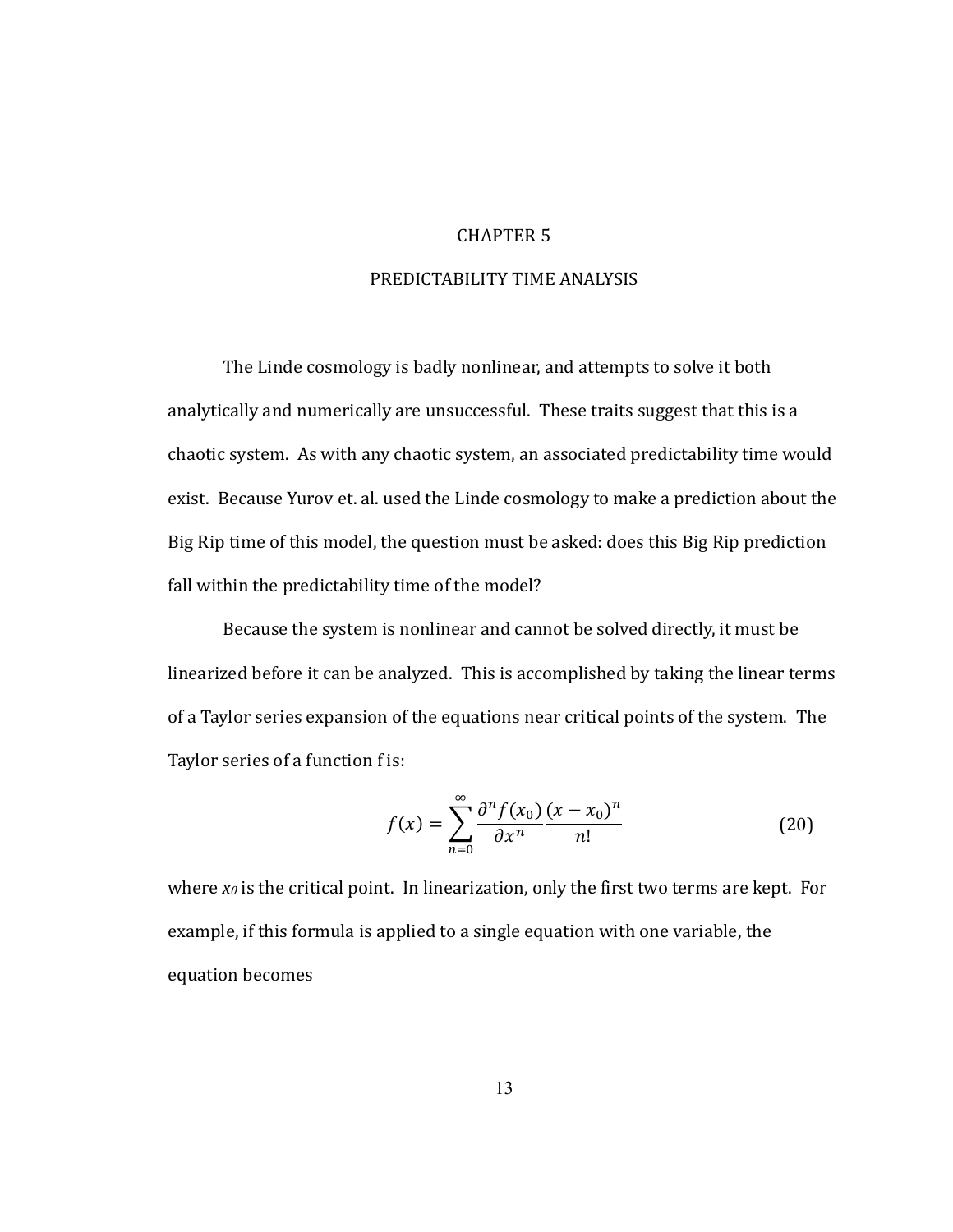$$
f(x) \approx f(x_0) + m(x - x_0) \tag{21}
$$

where  $m$  is the slope of the function at the critical point, a form easily recognized as the equation for a line. For a system of multiple multivariable equations, the derivative coefficient in the Taylor series becomes the Jacobian matrix of the system.

The eigenvalues of the Jacobian matrix analyzed at a critical point yields the Lyapunov exponents of the system around that point. Inverting the largest of these will give the predictability time for the system. In order to accomplish these calculations, Mathematica v. 7.0 was used.

First, the Yurov et. al. cosmology had to be reconstructed. The two second order differential equations of the Linde model were reduced to four first order differential equations:

$$
\dot{a} = x
$$
\n
$$
\dot{\phi} = y
$$
\n
$$
\dot{x} = \frac{aV(\phi)}{4b} - \frac{x^2 + 1}{2a} - \frac{ay}{8b}
$$
\n
$$
\dot{y} = -\frac{3yx}{a} - V'(\phi)
$$
\n(22)

Difficulties arose in using the exact potential function present in their cosmological model, so a series expansion of the potential about  $\phi$  to the third term was found using the Series command: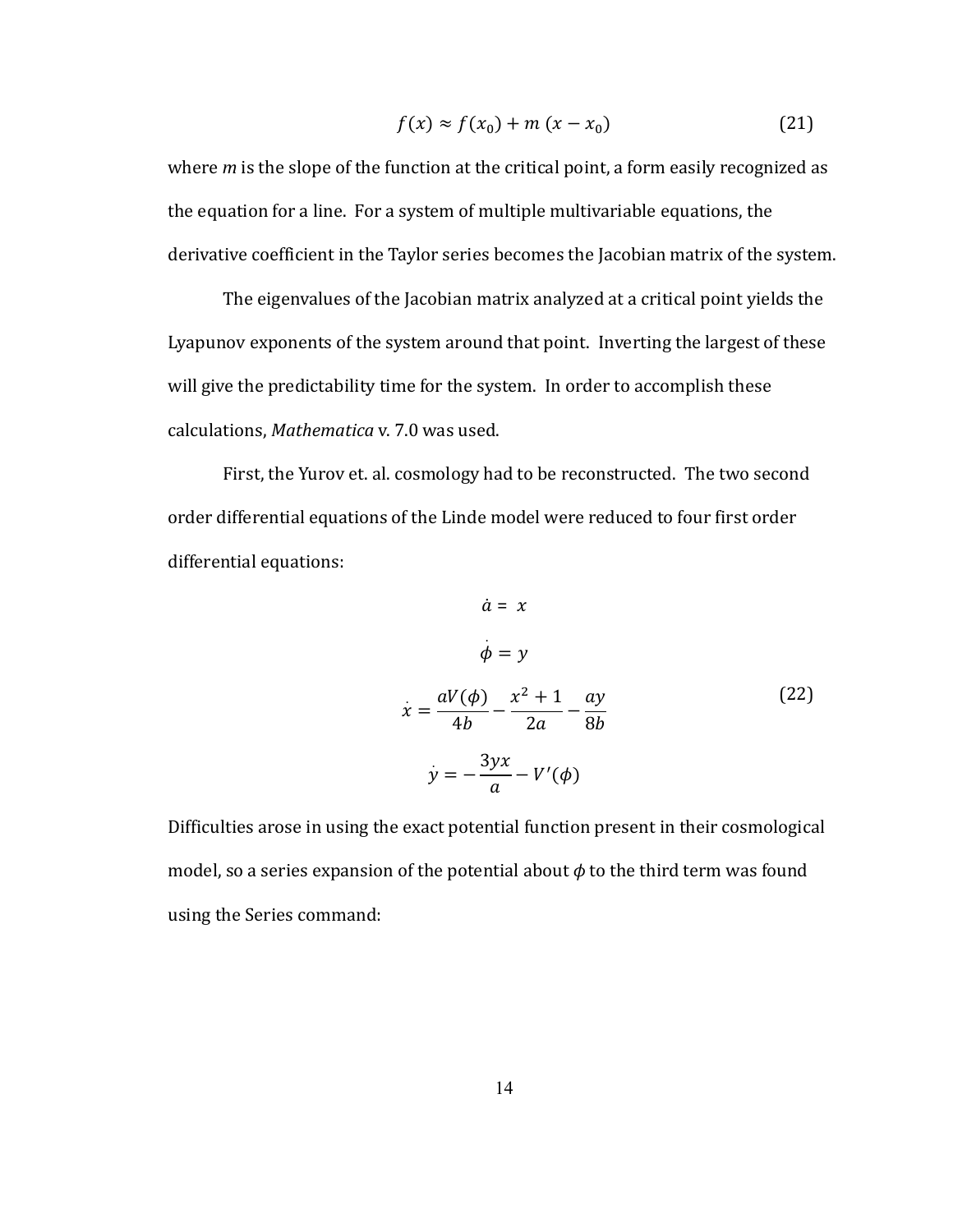$$
V(\phi) \approx \frac{1}{2} c^2 e^{3i\phi_0 \sqrt{-1+|w|}} (1 + |w|)
$$
  
 
$$
- \frac{3}{2} i c^2 e^{3i\phi_0 \sqrt{-1+|w|}} \sqrt{-1+|w|} (1 + |w|) \phi
$$
  
 
$$
- \frac{9}{4} (c^2 e^{3i\phi_0 \sqrt{-1+|w|}} (-1 + |w|) (1 + |w|)) \phi^2
$$
 (23)

$$
V'(\phi) \approx -\frac{3}{2} i c^2 e^{3i\phi_0 \sqrt{-1+|w|}} \sqrt{-1+|w|} (1+|w|)
$$
  

$$
-\frac{9}{2} c^2 e^{3i\phi_0 \sqrt{-1+|w|}} (-1+|w|) (1+|w|) \phi
$$
 (24)

This potential function was then used in conjunction with the Linde model.

Because of the nonlinear nature of the system, the eigenvalues would have to be found at a critical point of the system. These were found by setting each  $\dot{a}$ ,  $\dot{\phi}$ ,  $\dot{x}$ ,  $\dot{y}$ to be zero and solving using the Solve command.

$$
\dot{a} = \dot{\phi} = \dot{x} = \dot{y} = 0 \tag{25}
$$

This yielded two critical points:

$$
y \to 0, x \to 0, \phi \to -\frac{i\sqrt{-1 + |w|}}{-3 + 3 + |w|}
$$
  
\n
$$
a \to -\frac{\sqrt{b}e^{-\frac{3}{2}i\phi_0\sqrt{-1 + |w|}}\sqrt{-8 + 8 + |w|}}{c\sqrt{-1 + |w|^{2}}}
$$
\n(26)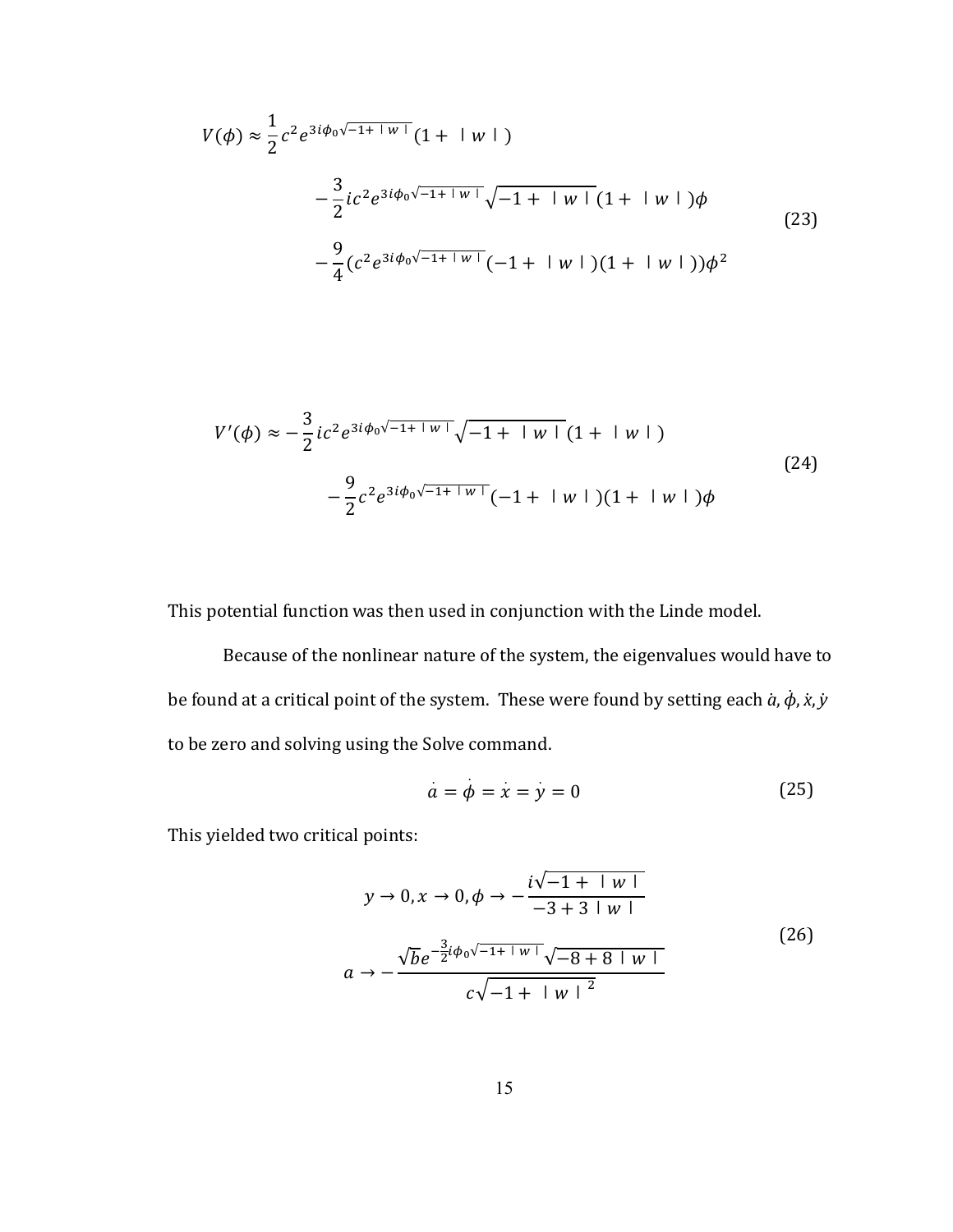$$
y \to 0, x \to 0, \phi \to -\frac{i\sqrt{-1 + |w|}}{-3 + 3 + |w|}
$$
  

$$
a \to \frac{\sqrt{b}e^{-\frac{3}{2}i\phi_0\sqrt{-1 + |w|}}\sqrt{-8 + 8 + |w|}}{c\sqrt{-1 + |w|^{2}}}
$$
 (27)

Then the Jacobian matrix **J** of these four variables was constructed.

$$
J = \begin{pmatrix} \frac{\partial \dot{a}}{\partial a} & \frac{\partial \dot{a}}{\partial \phi} & \frac{\partial \dot{a}}{\partial x} & \frac{\partial \dot{a}}{\partial y} \\ \frac{\partial \dot{\phi}}{\partial a} & \frac{\partial \dot{\phi}}{\partial \phi} & \frac{\partial \dot{\phi}}{\partial x} & \frac{\partial \dot{\phi}}{\partial y} \\ \frac{\partial \dot{x}}{\partial a} & \frac{\partial \dot{x}}{\partial \phi} & \frac{\partial \dot{x}}{\partial x} & \frac{\partial \dot{x}}{\partial y} \\ \frac{\partial \dot{y}}{\partial a} & \frac{\partial \dot{y}}{\partial \phi} & \frac{\partial \dot{y}}{\partial x} & \frac{\partial \dot{y}}{\partial y} \end{pmatrix} \tag{28}
$$

The eigenvalues of this matrix were found using the Eigenvalues command about the critical point in (27). This point was chosen of the two because the value of the scale factor is positive, a condition likely exhibited by the universe.

$$
\lambda_1 = -\frac{\sqrt{c^2 e^{3i\phi_0 \sqrt{-1+|w|}} + c^2 e^{3i\phi_0 \sqrt{-1+|w|}} + w|}}{2\sqrt{2}\sqrt{b}}
$$
(29)

$$
\lambda_2 = \frac{\sqrt{c^2 e^{3i\phi_0 \sqrt{-1+|w|}} + c^2 e^{3i\phi_0 \sqrt{-1+|w|}} + |w|}}{2\sqrt{2}\sqrt{b}}
$$
(30)

$$
\lambda_3 = -\frac{3\sqrt{-c^2 e^{3i\phi_0 \sqrt{-1+1w+1}} + c^2 e^{3i\phi_0 \sqrt{-1+1w+1} + w+2}}}{\sqrt{2}}
$$
(31)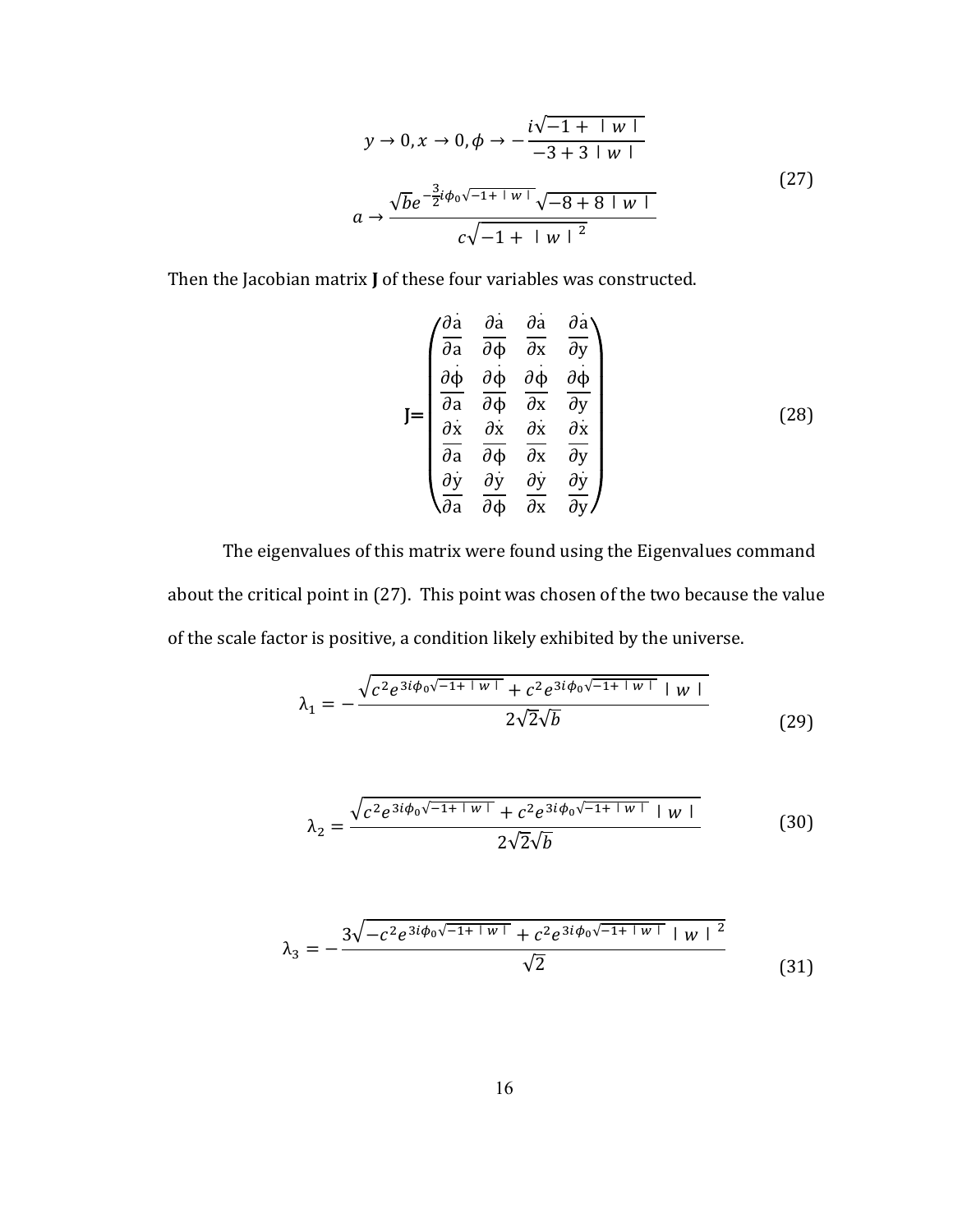$$
\lambda_4 = \frac{3\sqrt{-c^2 e^{3i\phi_0 \sqrt{-1+|w|}} + c^2 e^{3i\phi_0 \sqrt{-1+|w|}} |w|^2}}{\sqrt{2}}
$$
(32)

These eigenvalues represent the Lyapunov exponents of the system, the largest of which being the leading Lyapunov exponent. It is difficult to ascertain the order of these values, but (32) was chosen because it has the largest non-negative coefficient. This value was then inverted, yielding one e-folding time of the system, thus estimating the predictability time of the cosmology:

$$
t_{\text{pred}} = \frac{a_0^{\frac{3}{2}(-1+w)}(-1+w)}{9\sqrt{2}(1+a_0^{3w}H(-1+w)+w)\sqrt{e^{3i\phi_0\sqrt{-1+|w|}}(-1+|w|^2)}} - t_0
$$
(33)

This predictability time was compared to the Yurov et. al. Big Rip time. Each of these values were then scaled such that they depended only upon the pressure/density proportionality constant, w.

$$
t_{\text{pred}} = \frac{w - 1}{18\sqrt{2}w\sqrt{1|w|^2 - 1}}
$$
(34)

$$
t_{\rm rip} = \frac{w - 1}{18w(1w - 1)}\tag{35}
$$

Since observations place w to be very close to -1, and because the Big Rip scenario only occurs when w is less than -1, a plot of the Big Rip time and the predictability time was made on a time vs. w graph using the Plot command, and the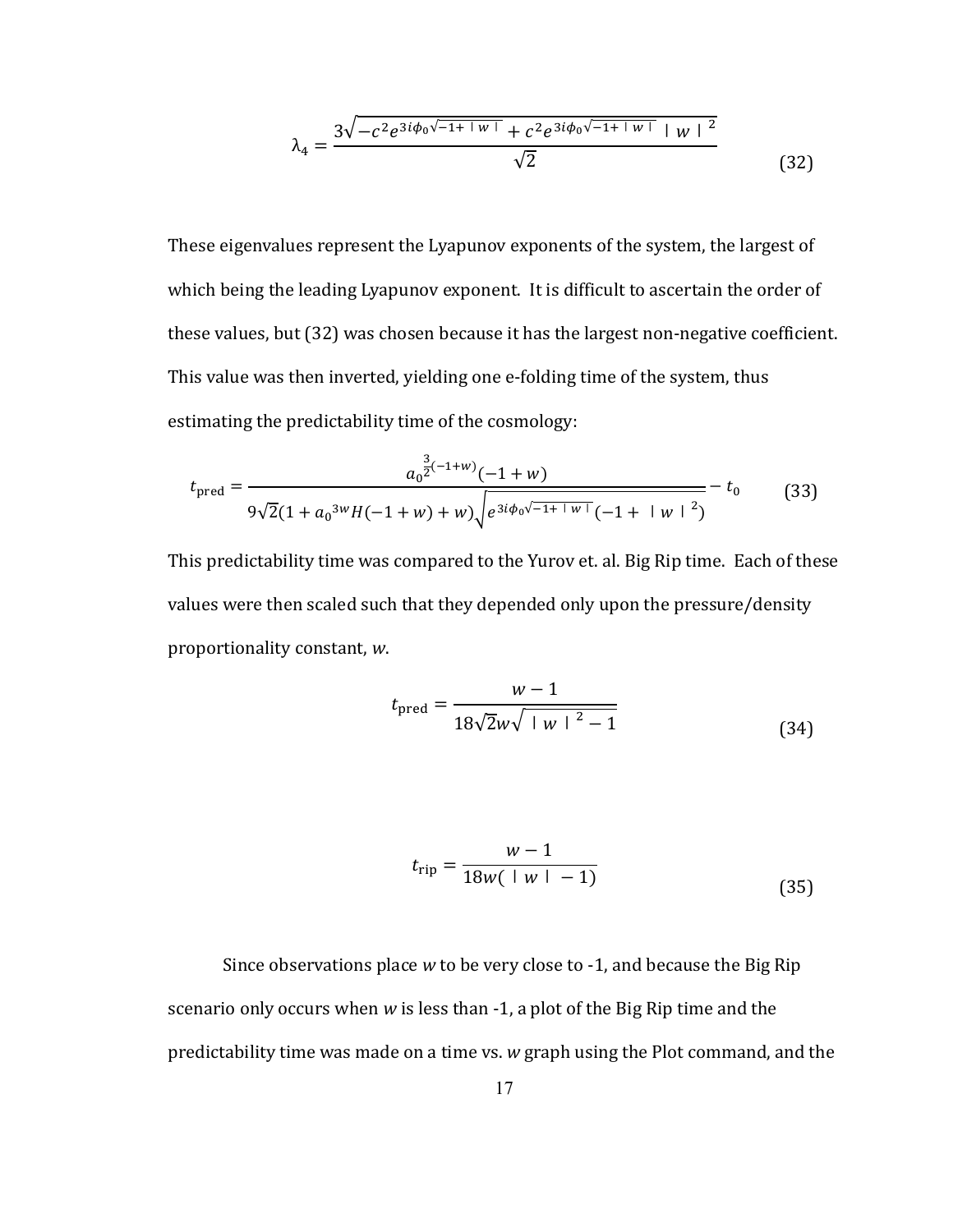plots were qualitatively analyzed as *w* approached -1 from the left.



*Figure 5.1* - Predictability and Big Rip time comparison

It was then seen that the Rip time approached infinity faster than the predictability time. This implies that, at any  $w < -1$ , the predictability time occurs before the Rip time.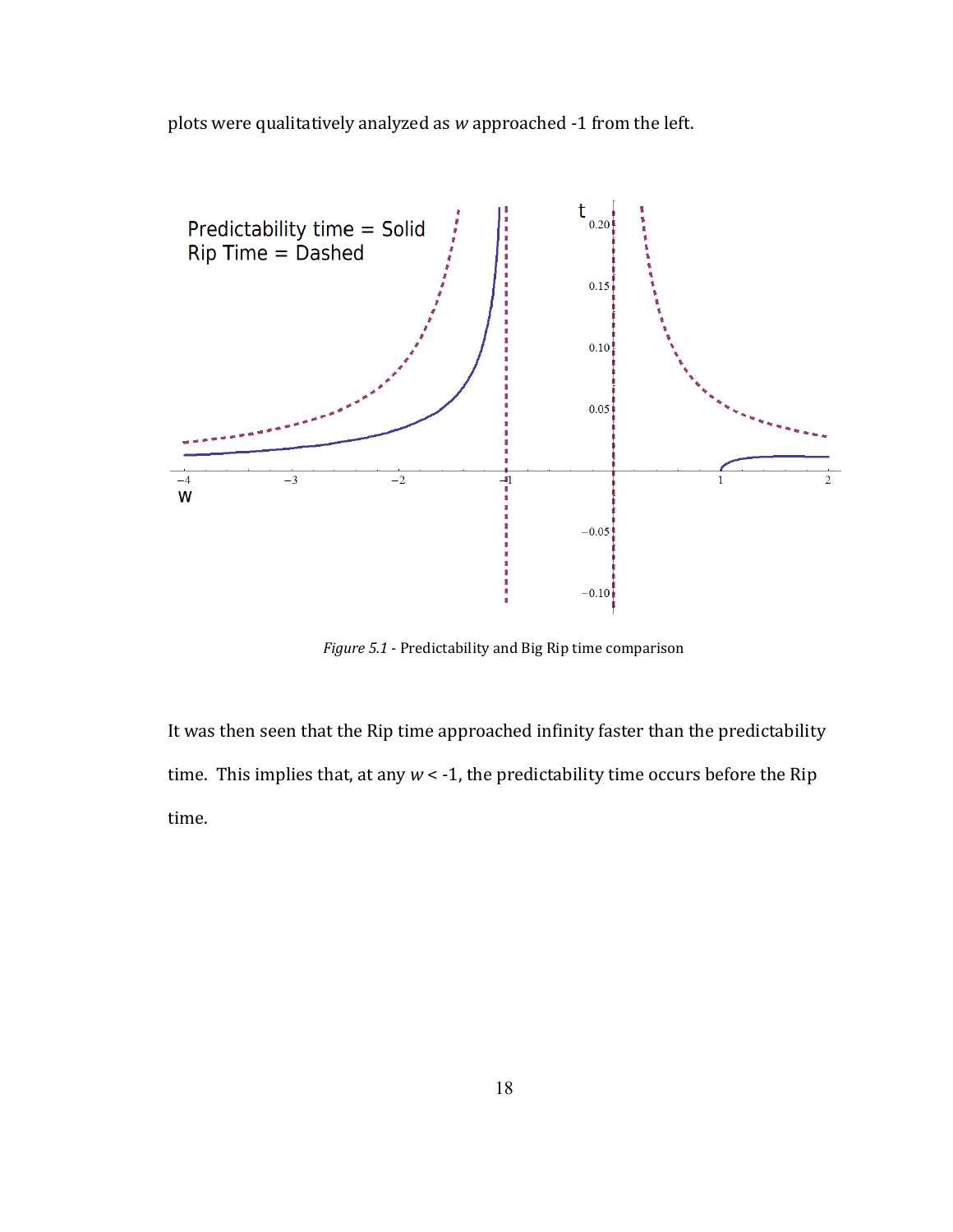#### CHAPTER<sub>6</sub>

#### CONCLUSION

It has been demonstrated how general relativity and quantum mechanics can be coupled into a system of two second order equations describing the scale factor of the Universe and the spin-0 scalar matter field contained within. This system has solutions which exhibit behaviors indicative of chaos, and as such the system has an associated predictability time.

Through matrix linearization, the Lyapunov exponents of the system were found in the neighborhood of a critical point, and the leading Lyapunov exponent was inverted to estimate the predictability time. This was then qualitatively compared to the Big Rip time predicted by Yurov, et. al. as w approached -1 from the left.

Should  $w < -1$ , a Big Rip scenario is likely. However, the rip time found by Yurov et. al. lies outside of the predictability time of the cosmological model and is therefore not likely indicative of the true time at which this phenomenon would occur.

Future work can be done by determining the predictability times using the same methods here on the remaining Lyapunov exponents and critical point. This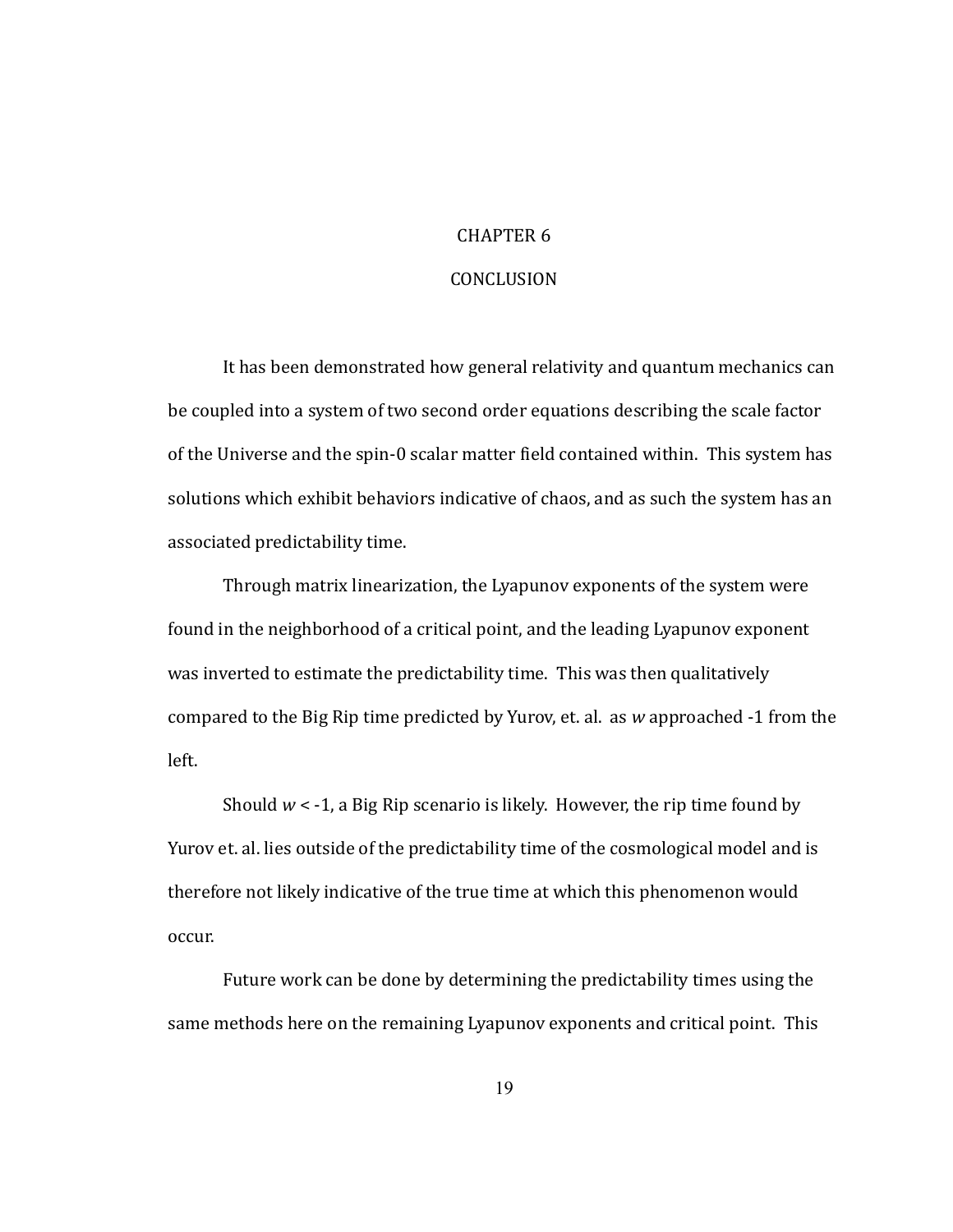method, can, be, refined, by, finding, closer, approximations, to, the, potential, function,  $V(\phi)$ . The chaotic nature of this model can be further explored through the analysis of Poincaré sections of this model.